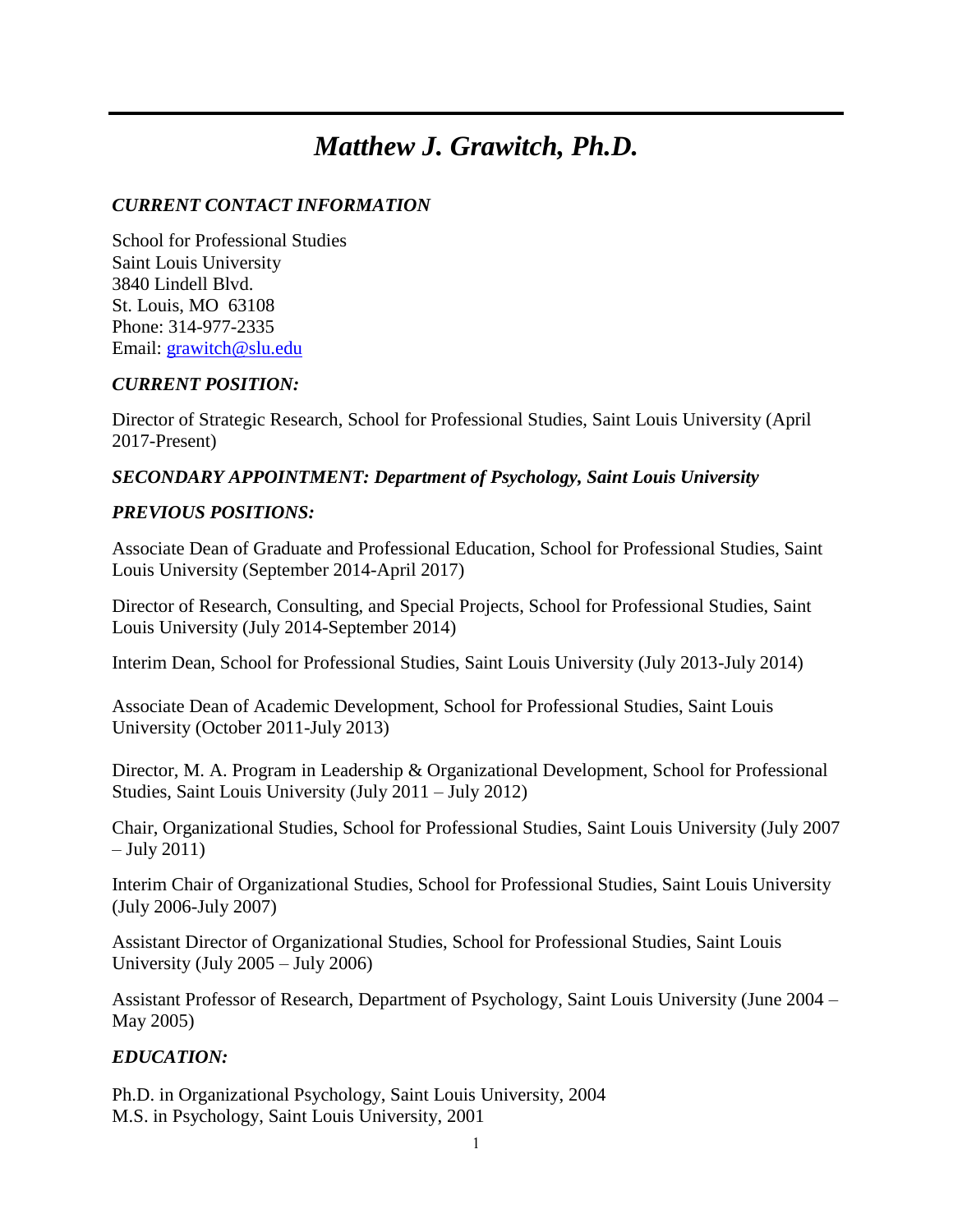B.A. in Psychology (Magna Cum Laude), Saint Louis University, 1999

# *PROFESSIONAL AFFILIATIONS:*

American Psychological Association Association for Psychological Science Academy of Management Society for Industrial and Organizational Psychology Society of Consulting Psychology Center for Evidence-Based Management

# *AWARDS/HONORS:*

- SLU Scholarly Works Award for 2016 (Nontraditional Category)
- SLU Star Recognition (2014)
- Member of Sigma Xi (2013-present)
- School for Professional Studies Faculty Excellence Award (2011)
- Gayle A. Olson and Richard D. Olson Award for research excellence in appliedexperimental psychology (Dissertation), Saint Louis University (2004)
- Nick J. Colarelli Award for outstanding organizational psychology student (2004)
- Gayle A. Olson and Richard D. Olson Award for research excellence in appliedexperimental psychology (Thesis), Saint Louis University (2002)
- SLU 2000 Research Assistantship Award, Saint Louis University (2002)
- Research Assistantship, Saint Louis University (2000-2001)
- Fellow, Center for Evidence-Based Management (2016-present)

# *TEACHING INTERESTS (GRADUATE AND UNDERGRADUATE):*

Organizational Psychology, Strategy & Planning, Organizational Change & Development, Organizational Learning, Work Motivation, Statistics (various types), Research Methods, Test Theory & Construction, Teamwork & Leadership

# *CURRENT RESEARCH INTERESTS:*

My research program emphasizes the relationship between workplace practices, employee wellbeing, and performance, through self-regulation mechanisms. I am interested in understanding how workplace practices affect the ability of individuals and groups to regulate themselves and how these self-regulatory processes influence employee well-being and performance.

# *PROFESSIONAL SERVICE*

Saint Louis University, 2002-2003, Statistics Workshops in the Department of Psychology for graduate students and faculty

American Psychological Association, 2004, Developed/presented report regarding psychological health in the workplace to the APA Business of Practice Network Annual Conference, Washington D.C.

Consulting Editor, *Group Dynamics: Theory, Research, and Practice* (2007-present)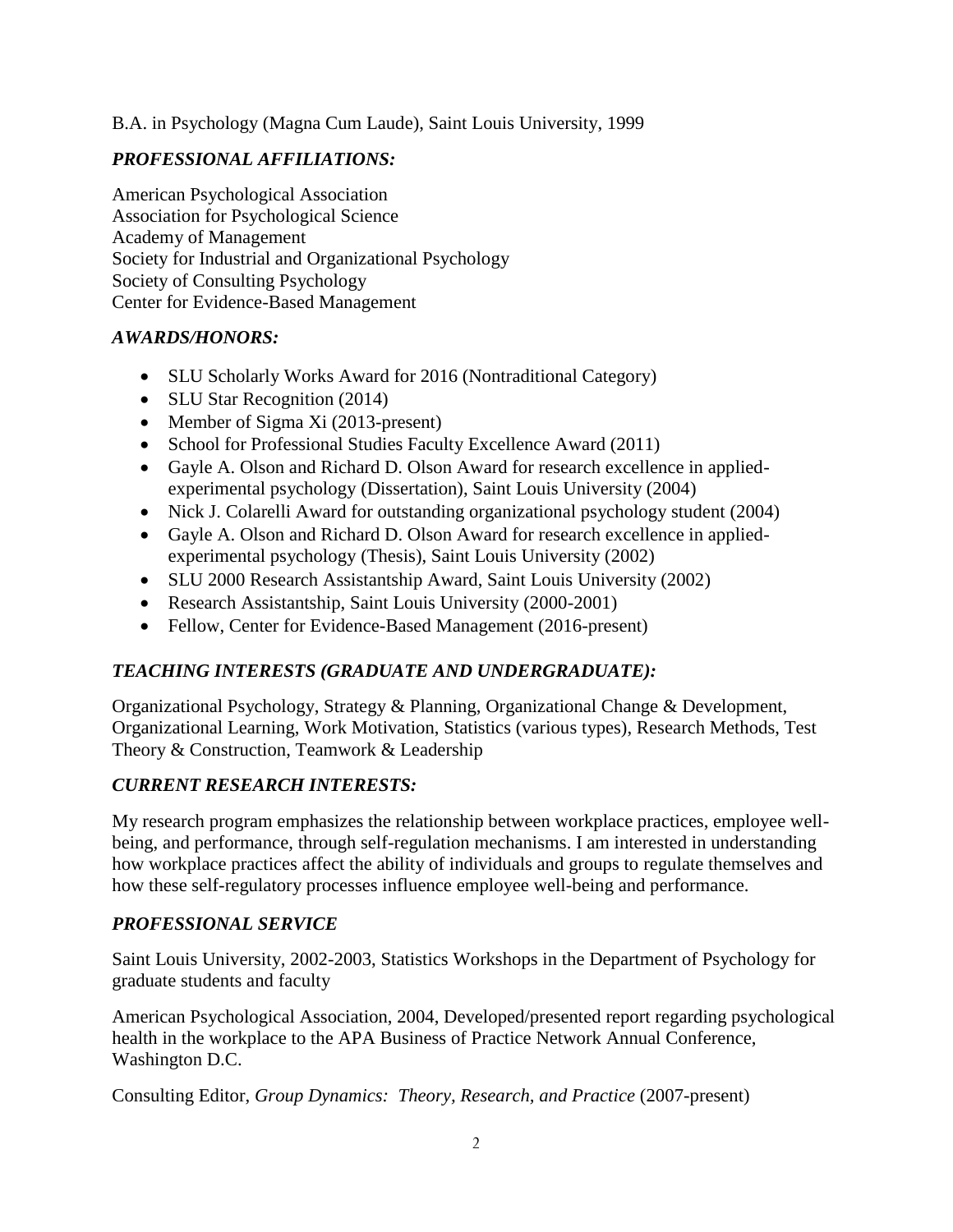Reviewer, *Journal of Occupational Health Psychology* (2006-present) Reviewer, *PsycCRITIQUES—Contemporary Psychology: APA Review of Books* (2005-present) Reviewer, *Journal of Business and Psychology* (2007-present) Reviewer, Annual SIOP Conference (2006-present) Reviewer, Annual Academy of Management Conference (2006-present) Reviewer, *Stress and Health* (2008-Present; Editorial Board Membership 2009-Present) Ad Hoc Reviewer, *Social Behavior and Personality: An International Journal (2009-Present)* Ad Hoc Reviewer, *International Journal of Stress Management* (2010-Present)

# *TEACHING EXPERIENCE:*

### **Developmental Activities**

Teaching Certification, 2003-2004, Center for Teaching Excellence, Saint Louis University LERN Certificate of Completion, *Teaching Online* seminar

#### **Instructor**

General Psychology Industrial Psychology Organizational Theory and Practice Teamwork and Leadership Concepts and Theories of Leadership Organizational Foundations Motivation and Self-Management Occupational Health and Stress

# *BOOK REVIEWS:*

Grawitch, M. J. (2013, June 5). Teaching psychology isn't different, but this is still a worthwhile book [Review of the book, *Teaching psychology online: Tips and strategies for success*, by Kelly S. Neff and Stewart I. Donaldson]. *PsycCRITIQUES, 58 (23).* doi: 10.1037/a0032504

Grawitch, M. J. (2011). Teaching old dogs new tricks using teaching technology [Review of the book, *The professor's guide to taming technology: Leveraging digital media, Web 2.0, and more for learning*, by K. R. King and T. D. Cox (Eds.)]. *PsycCRITIQUES, 56 (40).* doi: 10.1037/a0024489

Grawitch, M. J. 2007, February 28). How Do We Assess Performance in Higher Education? [Review of the book, *Assessing organizational performance in higher education*]. *PsycCRITIQUES—Contemporary Psychology: APA Review of Books, 52 (No. 9), Article 2.*

Grawitch, M. J. (2006, September 13). A comprehensive theory of leadership: The positives and the negatives. [Review of the book, *Theory and practice of leadership]. PsycCRITIQUES— Contemporary Psychology: APA Review of Books, 51 (No. 37), Article 8.*

Grawitch, M. J. (2006, February 15). An eclectic perspective on contemporary research in *organizational change: Where are the implications for practitioners? [Review of the book,* Research in organizational change and development, Volume 15*].* PsycCRITIQUES— Contemporary Psychology: APA Review of Books, 51, (No. 7), Article 13.

Grawitch, M. J. (2006, January 25). Can we all be effective presenters? [Review of the book, Workshops that really work: The ABC's of designing and delivering sensational presentations]. PsycCRITIQUES—Contemporary Psychology: APA Review of Books, 51 (No. 4), Article 17.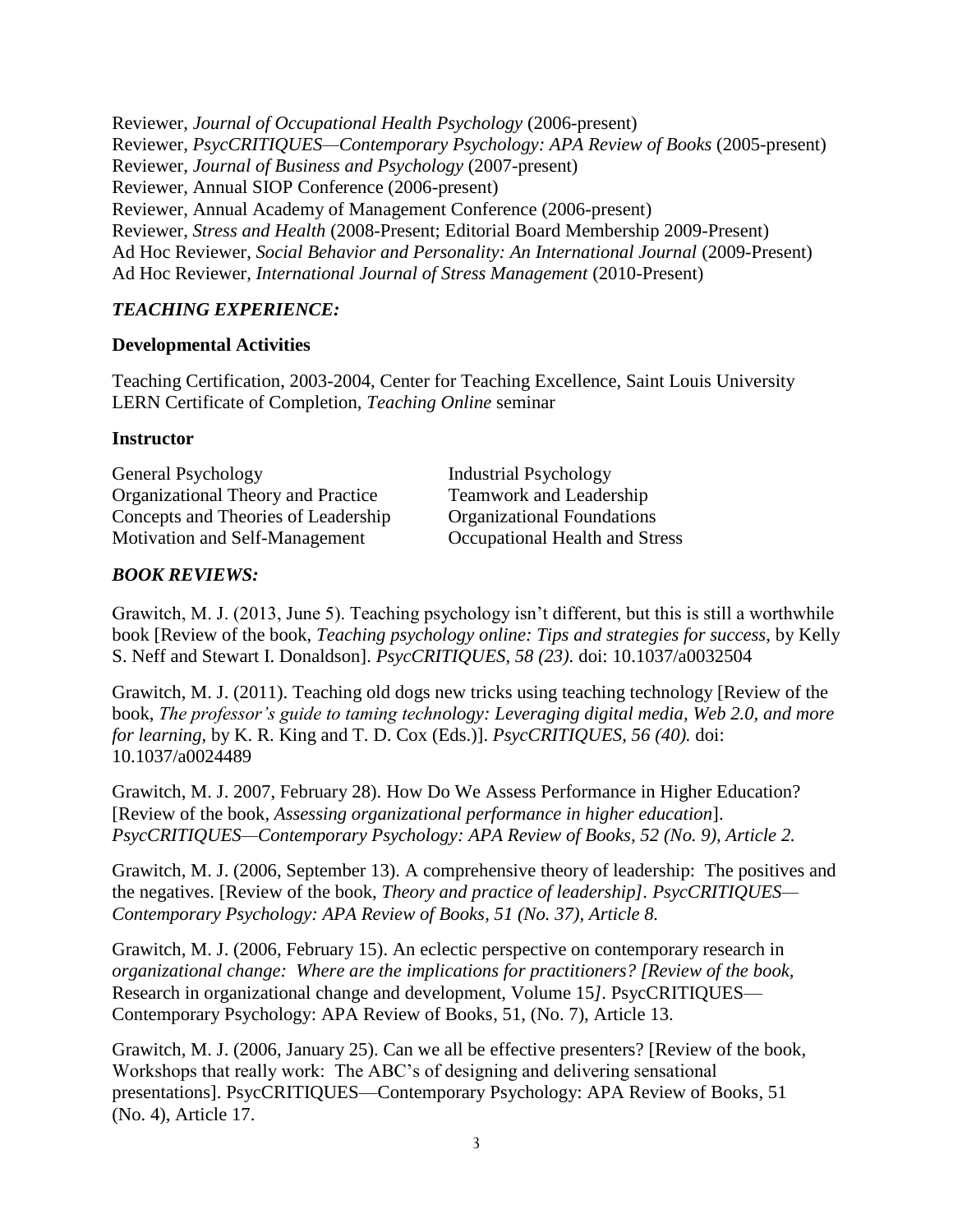Grawitch, M. J. (2005, June 15). Untangling the self: Multiple research perspectives [Review of the book, On building, defending, and regulating the self: A psychological perspective]. PsycCRITIQUES—Contemporary Psychology: APA Review of Books, 50 (No. 24), Article 2.

Grawitch, M. J. (2005, April 13). Effective leadership: process-oriented, contextual, and multi-Disciplinary [Review of the book, The psychology of leadership: New perspectives and research]. PsycCRITIQUES—Contemporary Psychology: APA Review of Books, 50 (No. 15), Article 11.

### *EDITED BOOKS/CHAPTERS*

Ballard, D. W., & Grawitch, M. J. (2016). Concluding remarks – Into the future. In M. J. Grawitch & D. W. Ballard (Eds.), *The Psychologically Healthy Workplace: Building a win-win for organizations and employees* (pp. 257-262). Washington, D.C.: American Psychological Association.

Ballard, D. W., & Grawitch, M. J. (2017). Psychologically healthy workplaces and employee well-being. In R. J. Burke & K. M. Page (Eds.), *Research handbook on work and well-being* (pp. 494-510). Cheltenham, UK: Edward Elgar Publishing.

Barber, L. K., Grawitch, M. J., & Maloney, P. W. (2016). Work-life balance: Contemporary perspectives. In M. J. Grawitch & D. W. Ballard (Eds.), *The Psychologically Healthy Workplace: Building a win-win for organizations and employees* (pp. 111-134). Washington, D.C.: American Psychological Association.

Grawitch, M. J., & Ballard, D. W. (Eds.) (2016). *The Psychologically Healthy Workplace: Building a win-win for organizations and employees.* Washington, D.C.: American Psychological Association.

Grawitch, M. J., & Ballard, D. W. (2016). Introduction: Building a Psychologically Healthy Workplace. In M. J. Grawitch & D. W. Ballard (Eds.), *The Psychologically Healthy Workplace: Building a win-win for organizations and employees* (pp. 3-12). Washington, D.C.: American Psychological Association.

Grawitch, M. J., Ballard, D. W., & Erb, K. R. (2017). Work and wellbeing: Creating a psychologically healthy workplace. In C. L. Cooper & M. P. Leiter (Eds.), *The Routledge companion to wellbeing at work* (pp. 249-268). London: Routledge.

Grawitch, M. J., & Munz, D. C. (2005). Individual and group affect in problem-solving workgroups. In C. E. J. Härtel, W. J. Zerbe, & M. M. Ashkanasy, *Emotions in organizational behavior* (pp. 119-142). Mahwah, NJ: Lawrence Earlbaum Associates.

#### *PEER REVIEWED PUBLICATIONS:*

Barber, L. K., Bagsby, P. G., Grawitch, M. J., & Buerck, J. P. (2011). Facilitating self-regulated learning with technology: Evidence for student motivation and exam improvement. *Teaching of Psychology, 38,* 303-308*.*

Barber, L. K., Grawitch, M. J., Carson, R. L., & Tsoulopas, C. N. (2011). Disciplinary and supportive emotion regulation in teachers. *Stress and Health, 27,* e173-e187.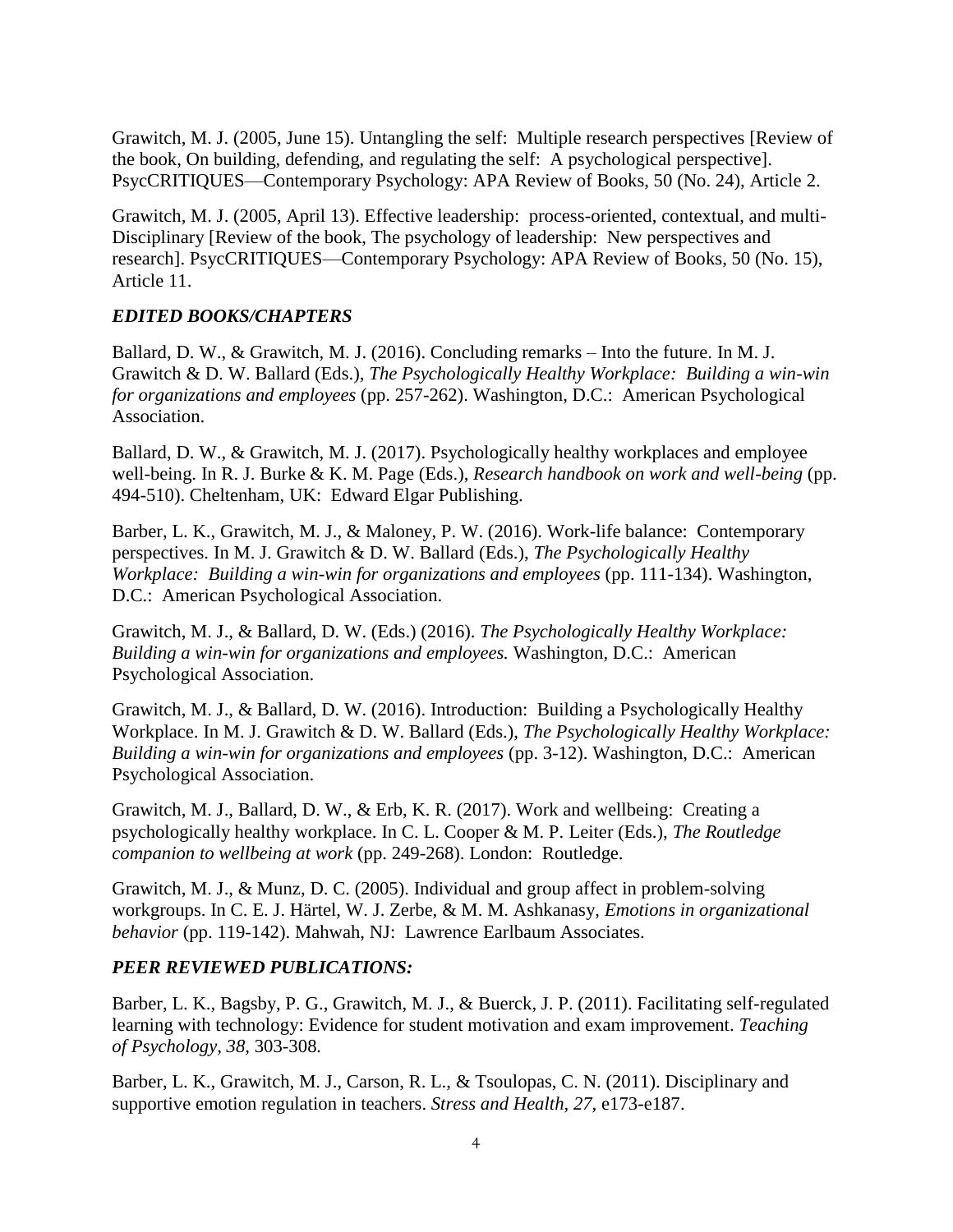Barber, L. K., Grawitch, M. J., & Munz, D. C. (2012). Disengaging from a task: Lower selfcontrol or adaptive self-regulation? *Journal of Individual Differences, 33, 76-82.*

Barber, L. K., Grawitch, M. J., & Munz, D. C. (2013). Are better sleepers more engaged workers? A self-regulatory approach to sleep hygiene and work engagement. *Stress and Health, 29,* 307-316*.*

Barber, L. K., Grawitch, M. J., & Trares, S. T. (2009). Service-oriented and force-oriented emotion regulation in police officers. [Electronic Version]. *Applied Psychology in Criminal Justice, 5,* 182-202.

Barber, L. K., Munz, D. C., Bagsby, P. G., & Grawitch, M. J. (2009). When does time perspective matter? Self-control as a moderator between time-perspective and academic achievement. *Personality and Individual Differences, 46,* 250-253.

Bolton, L. R., Harvey, R. D., Grawitch, M. J., & Barber, L. K. (2012). Counterproductive work behaviours in response to emotional exhaustion: A moderated mediational approach. *Stress and Health, 28,* 222-233.

Garczynski, A. M., Waldrop, J. S., Rupprecht, E. A., & Grawitch, M. J. (2013). Differentiation between work and nonwork self-aspects as a predictor of presenteeism and engagement: Crosscultural differences. *Journal of Occupational Health Psychology, 18,* 417-429.

Giancola, J. M., Grawitch, M. J., & Borchert, D. (2009). Dealing with the stress of college: A model for adult students. *Adult Education Quarterly, 59,* 246-253.

Grawitch, M. J., Ballard, D. W., & Erb, K. R. (2015). To be or not to be (stressed): The critical role of a psychologically healthy workplace in effective stress management. *Stress and Health, 31,* 264-273.

Grawitch, M. J., & Barber, L. K. (2013). In search of the relationship between polychronicity and multitasking performance. *Journal of Individual Differences, 34,* 222-229.

Grawitch, M. J., & Barber, L. K. (2010). Work flexibility or non-work support? Mapping the work-life balance research onto a conceptual framework. *Consulting Psychology Journal: Practice and Research, 62,* 169-188.

Grawitch, M. J., Barber, L. K., & Justice, L. (2010). Re-thinking the work-life interface: It's not about balance, it's about resource allocation. *Applied Psychology: Health and Well-Being, 2,*  127-159.

Grawitch, M. J., Barber, L. K., & Kruger, M. H. (2010). Role identification, community socioeconomic status demands, and stress outcomes in police officers. *Anxiety, Stress and Coping, 23,* 165-180.

Grawitch, M. J., Block, E. E., & Ratner, J. F. (2005). How do evaluations of positive and negative experiences influence the intensity of affect in workgroups? *Group Dynamics: Theory, Research, and Practice, 9,* 261-274.

Grawitch, M. J., Gottschalk, M., & Munz, D. C. (2006). The path to a healthy workplace: A critical review linking healthy workplace practices, employee well-being, and organizational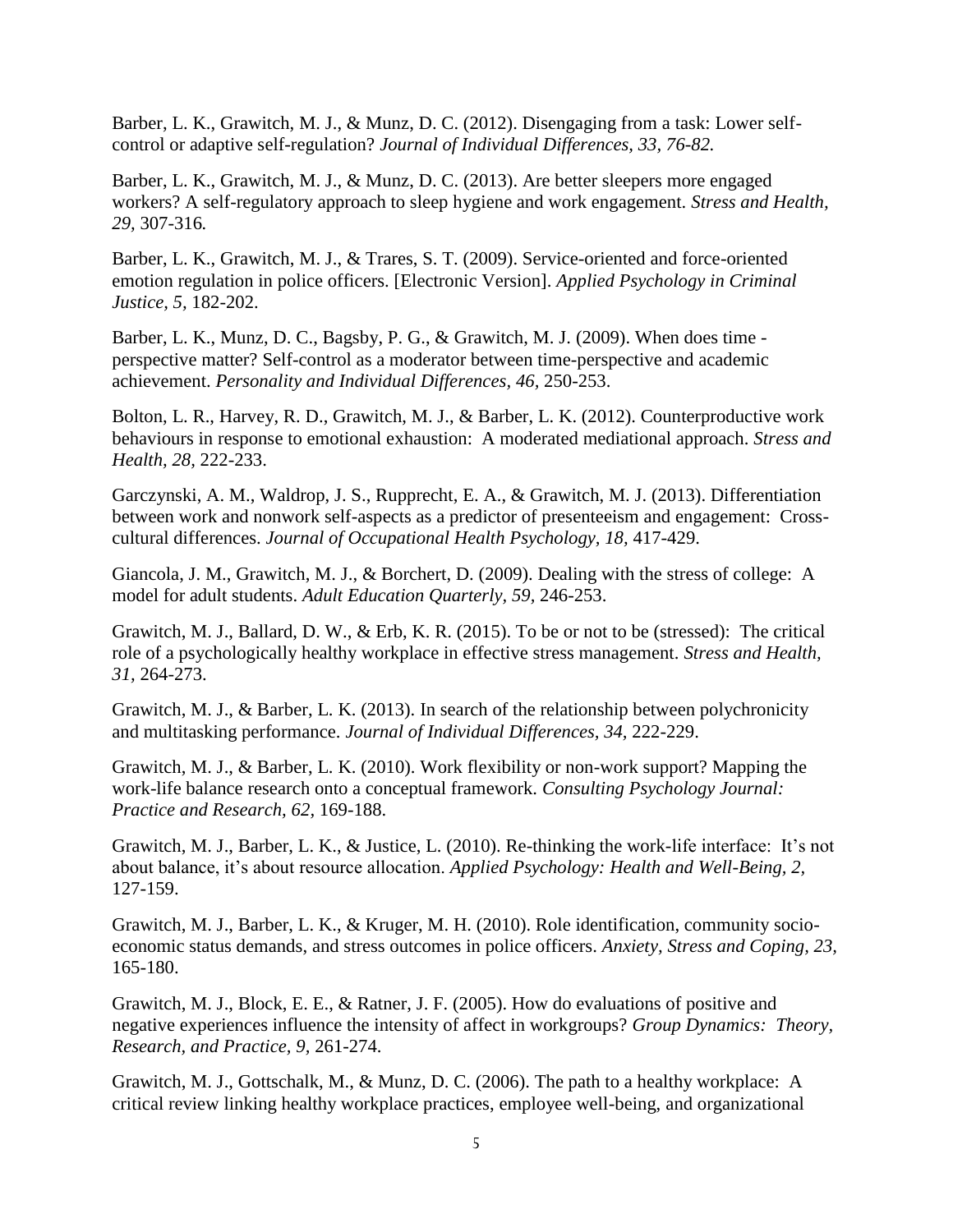improvements. *Consulting Psychology Journal: Practice and Research, 58, 129-147.* 

Grawitch, M. J., Granda, S. E., & Barber, L. K. (2008). Do prospective workday appraisals influence end-of-workday affect and self-monitored performance? *Journal of Occupational Health Psychology, 13,* 331-344.

Grawitch, M. J., Ledford, G. E., Ballard, D. W., & Barber, L. K. (2009). Leading the healthy workforce: The integral role of employee involvement. *Consulting Psychology Journal: Practice and Research, 61,* 122-135.

Grawitch, M. J., Maloney, P. W., Barber, L. K., & Mooshegian, S. E. (2013). Examining the nomological network of satisfaction with work–life balance. *Journal of Occupational Health Psychology, 18,* 276-284.

Grawitch, M. J., Maloney, P. W., Barber, L. K., & Yost, C. (2011). Moving toward a better understanding of the work and non-work interface. *Industrial and Organizational Psychology, 4,* 385-388.

Grawitch, M. J., & Munz, D. C. (2004). Are your data nonindependent? A practical guide to evaluating nonindependence and within-group agreement. *Understanding Statistics, 3,* 231-257.

Grawitch, M. J., Munz, D. C., Elliott, E. K., & Mathis, A. (2003). Promoting creativity in temporary problem-solving groups: The effects of positive mood and autonomy in problem definition on idea-generating performance. *Group Dynamics: Theory, Research, and Practice, 7,* 200-213.

Grawitch, M. J., Munz, D. C., & Kramer, T. J. (2003). Effects of member mood states on creative performance in temporary work groups. *Group Dynamics: Theory, Research, and Practice, 7,* 41-54.

Grawitch, M. J., Trares, S., & Kohler, J. M. (2007). Healthy workplace practices and employee outcomes in a university context. *International Journal of Stress Management, 14,* 275-293*.*

Grawitch, M. J., Waldrop, J. S., Erb, K. R., Werth, P. M., & Guarino, S. N. (2017). Productivity loss due to mental- and physical-health decrements: Distinctions in research and practice. *Consulting Psychology Journal: Practice and Research, 69(2),* 112-129.

Grawitch, M. J., Werth, P. M., Guarino, S. N., Erb, K. R., & Lavigne, K. N. (2018). Selfimposed pressure or organizational norms? Further examination of the construct of workplace telepressure. *Stress and Health, 34,* 306-319*.*

Grawitch, M. J., Winton, S. L., Mudigonda, S. P., & Buerck, J. P. (2017). Technology is more than just error. *Industrial and Organizational Psychology, 10,* 654-659.

Karimi, L., Gilbreath, B., Kim, T.-Y., & Grawitch, M. J. (2014). Come rain or come shine: Supervisor behavior and employee job neglect. *Leadership & Organizational Development Journal, 35,* 210-225.

Kohler, J. M., Munz, D. C., & Grawitch, M. J. (2006). Test of a dynamic stress model for organizational change: Do males and females require different models? *Applied Psychology: An International Review, 55,* 168-191.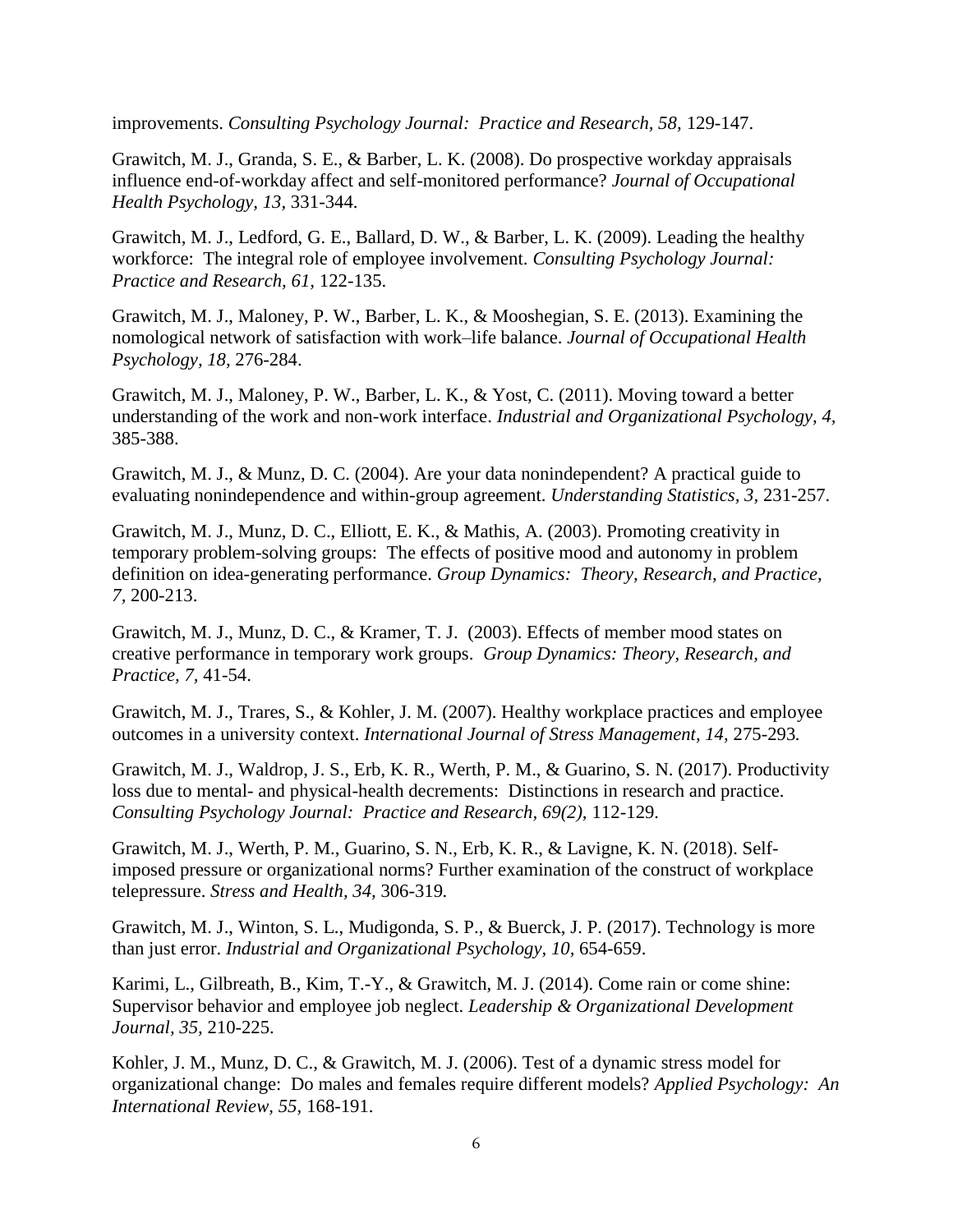Maloney, P., Grawitch, M. J., & Barber, L. K. (2011). Strategic item selection to reduce survey length: Reduction in validity? *Consulting Psychology Journal: Practice and Research, 63, 162-*175*.*

Maloney, P. W., Grawitch, M. J., & Barber, L. K. (2012). The multi-factor structure of the Brief Self-Control Scale: Discriminant validity of restraint and impulsivity. *Journal of Research in Personality, 46,* 111-115.

Medjahed, F., Gasmi, T., Vita, P., Burns, P., Grawitch, M., Gibson, L., Mudigonda, S. & Buerck, J. (2014). An international e-learning strategy: A collaboratively-developed baccalaureate degree in Computer Information Systems. In *Proceedings of World Conference on E-Learning in Corporate, Government, Healthcare, and Higher Education 2014* (pp. 630-633). Chesapeake, VA: AACE.

Rupprecht, E. A., Waldrop, J. S., & Grawitch, M. J. (2013). Initial validation of a new measure of leadership. *Consulting Psychology Journal: Practice and Research, 65,* 128-148.

Tsouloupas C. N., Carson, R. L., Matthews, R., Grawitch, M., & Barber, L. (2010). Exploring the association between teachers' perceived student misbehaviour and emotional exhaustion: The importance of teacher efficacy beliefs and emotion regulation. *Educational Psychology, 30,* 173– 189.

Waldrop, J. S., Erb, K. R., & Grawitch, M. J. (2017). Curvilinear relationships between resource allocation and life domain-specific interference. *Stress and Health, 33,* 389-396*.*

# *NON-SCHOLARLY PUBLICATIONS*

Grawitch, M. J. (2016, June 29). Gut feeling or bad clams: Intuitive and reflective thinking in evidence-based decision making. *Good Company Newsletter.* Retrieved June 29, 2016, from [http://www.apaexcellence.org/resources/goodcompany/newsletter/article/726.](http://www.apaexcellence.org/resources/goodcompany/newsletter/article/726)

Guarino, S. N., & Grawitch, M. J. (2016, March 16). When voluntary behavior becomes the expectation employees and business can suffer. *Good Company Newsletter.* Retrieved March 17, 2016, from [http://www.apaexcellence.org/resources/goodcompany/newsletter/article/699.](http://www.apaexcellence.org/resources/goodcompany/newsletter/article/699)

Grawitch, M. J. (2015, November 18). Does your problem weigh the same as a duck? Why you should rely on evidence-based decision making. *Good Company Newsletter.* Retrieved November 18, 2015, from

[http://www.apaexcellence.org/resources/goodcompany/newsletter/article/680.](http://www.apaexcellence.org/resources/goodcompany/newsletter/article/680)

Grawitch, M. J. (2015, February 18). Check your baggage – Assumptions about work-life balance. *Good Company Newsletter.* Retrieved February 18, 2015, from [http://www.apaexcellence.org/resources/goodcompany/newsletter/article/596.](http://www.apaexcellence.org/resources/goodcompany/newsletter/article/596)

Grawitch, M. J., & Van Groningen, A. (2015, January 21). Supporting the whole person: A broader view of employees' life satisfaction. *Good Company Newsletter.* Retrieved January 21, 2015, from [http://www.apaexcellence.org/resources/goodcompany/newsletter/article/594.](http://www.apaexcellence.org/resources/goodcompany/newsletter/article/594)

Erb., K. R., & Grawitch, M. J. (2014, November 19). One-size-fits-all or one-size-fits-none? The common issue with company-wide work-life balance initiatives. *Good Company Newsletter.* Retrieved November 19, 2014, from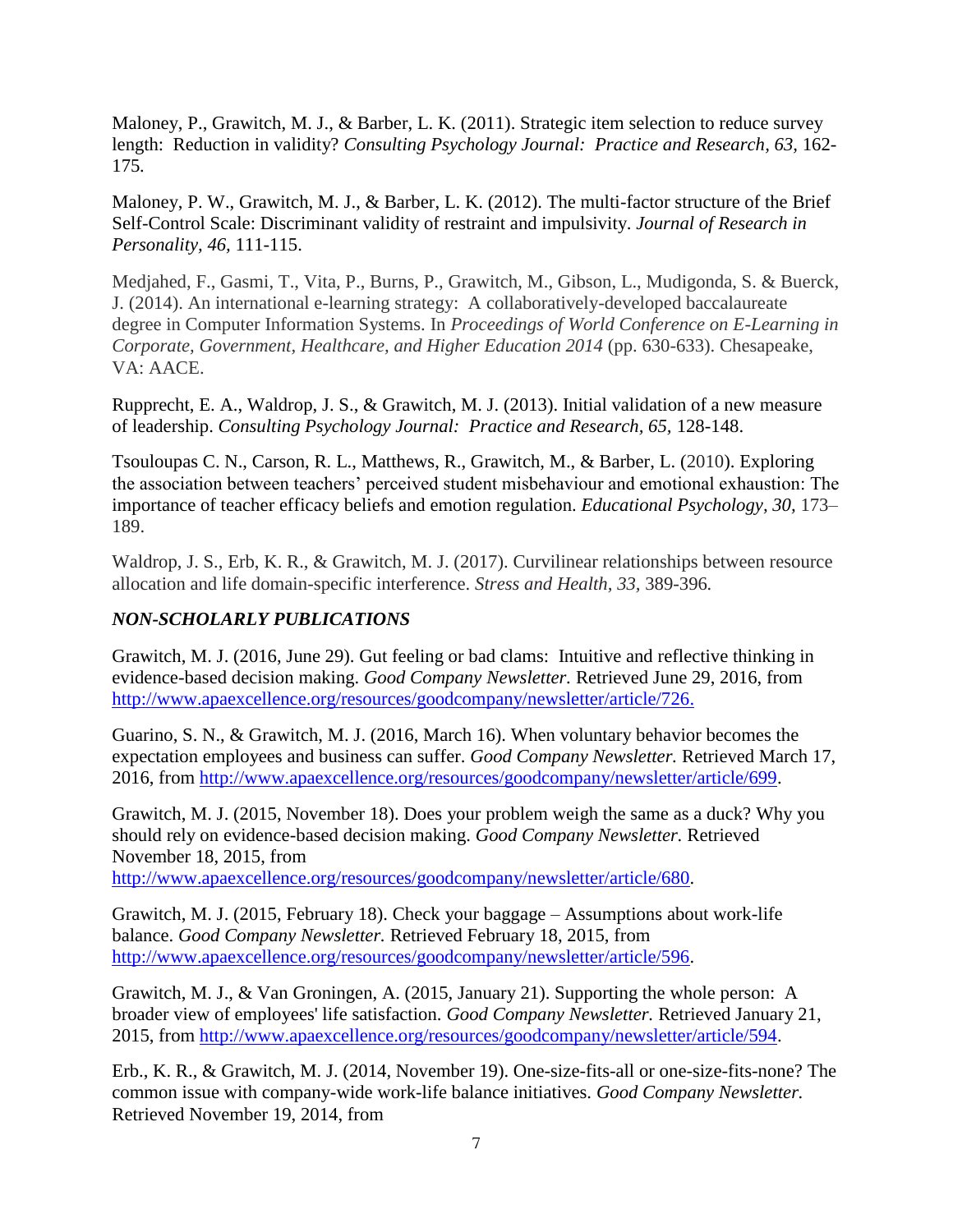[http://www.apaexcellence.org/resources/goodcompany/newsletter/article/584.](http://www.apaexcellence.org/resources/goodcompany/newsletter/article/584)

Erb., K. R., & Grawitch, M. J. (2014, February 12). Bridging the engagement gap: Employers can't do it alone. *Good Company Newsletter.* Retrieved February 12, 2014, from [http://www.apaexcellence.org/resources/goodcompany/newsletter/article/505.](http://www.apaexcellence.org/resources/goodcompany/newsletter/article/505)

Rupprecht, E. A., Waldrop, J. S., & Grawitch, M. J. (2013, February 13). Characterizing effective leader behaviors for the future. *Good Company Newsletter.* Retrieved February 14, 2013, from [http://www.apaexcellence.org/resources/goodcompany/newsletter/article/415.](http://www.apaexcellence.org/resources/goodcompany/newsletter/article/415)

Garczynski, A. M., & Grawitch, M. J. (2012, October 24). Common pitfalls in framing employee surveys. *Good Company Newsletter.* Retrieved October 24, 2012, from [http://www.phwa.org/resources/goodcompany/newsletter/article/392.](http://www.phwa.org/resources/goodcompany/newsletter/article/392)

Garczynski, A. M., & Grawitch, M. J. (2012, March 7). Does memory suffer if you work outside of the office? *Good Company Newsletter.* Retrieved March 8, 2012, from [http://www.phwa.org/resources/goodcompany/newsletter/article/337.](http://www.phwa.org/resources/goodcompany/newsletter/article/337)

Rupprecht, E., & Grawitch, M. J. (2012, January 25). How does presenteeism affect my organization? *Good Company Newsletter.* Retrieved January 26, 2012, from [http://www.phwa.org/resources/goodcompany/newsletter/article/320.](http://www.phwa.org/resources/goodcompany/newsletter/article/320)

Grawitch, M. J., & Barber, L. K. (2011, September 7). Surviving the "back to school" schedule shifts: Tips for working parents and managers. *Good Company Newsletter.* Retrieved September 7, 2011, from [http://www.phwa.org/resources/goodcompany/newsletter/article/296.](http://www.phwa.org/resources/goodcompany/newsletter/article/296)

Grawitch, M. J., & Maloney, P. (2011, May 18). Trust you? Why would I do that? *Good Company Newsletter.* Retrieved May 19, 2011, from [http://www.phwa.org/resources/goodcompany/newsletter/article/272.](http://www.phwa.org/resources/goodcompany/newsletter/article/272)

Bolton, L. & Grawitch, M. J. (2011, February 16). When good employees go bad: How organizations may be facilitating workplace deviance. *Good Company Newsletter.* Retrieved February 22, 2011, from [http://www.phwa.org/resources/goodcompany/newsletter/article/249.](http://www.phwa.org/resources/goodcompany/newsletter/article/249)

Waldrop, J. S., & Grawitch, M. J. (2011, January 26). Millennials: Who are they – really? *Good Company Newsletter.* Retrieved January 26, 2011, from [http://www.phwa.org/resources/goodcompany/newsletter/article/240.](http://www.phwa.org/resources/goodcompany/newsletter/article/240)

Bagsby, P. G., & Grawitch, M. J. (2010, December 1). The double-life of pre-retirement: Balancing work and planning for the transition. *Good Company Newsletter.* Retrieved December 2, 2010, from [http://www.phwa.org/resources/goodcompany/newsletter/article/230.](http://www.phwa.org/resources/goodcompany/newsletter/article/230)

Rupprecht, E., & Grawitch, M. J. (2010, October 20). Managers and subordinate stress. *Good Company Newsletter.* Retrieved October 20, 2010, from [http://www.phwa.org/resources/goodcompany/newsletter/article/226.](http://www.phwa.org/resources/goodcompany/newsletter/article/226)

Grawitch, M. J., Barber, L. K., & Ballard, D. W. (2010, July 28). Employee resource allocation in a healthy workplace. *Good Company Newsletter.* Retrieved July 28, 2010, from [http://www.phwa.org/resources/goodcompany/newsletter/article/206.](http://www.phwa.org/resources/goodcompany/newsletter/article/206)

Grawitch, M. J. (2010, March 10). Engaging in engagement? *Good Company Newsletter.*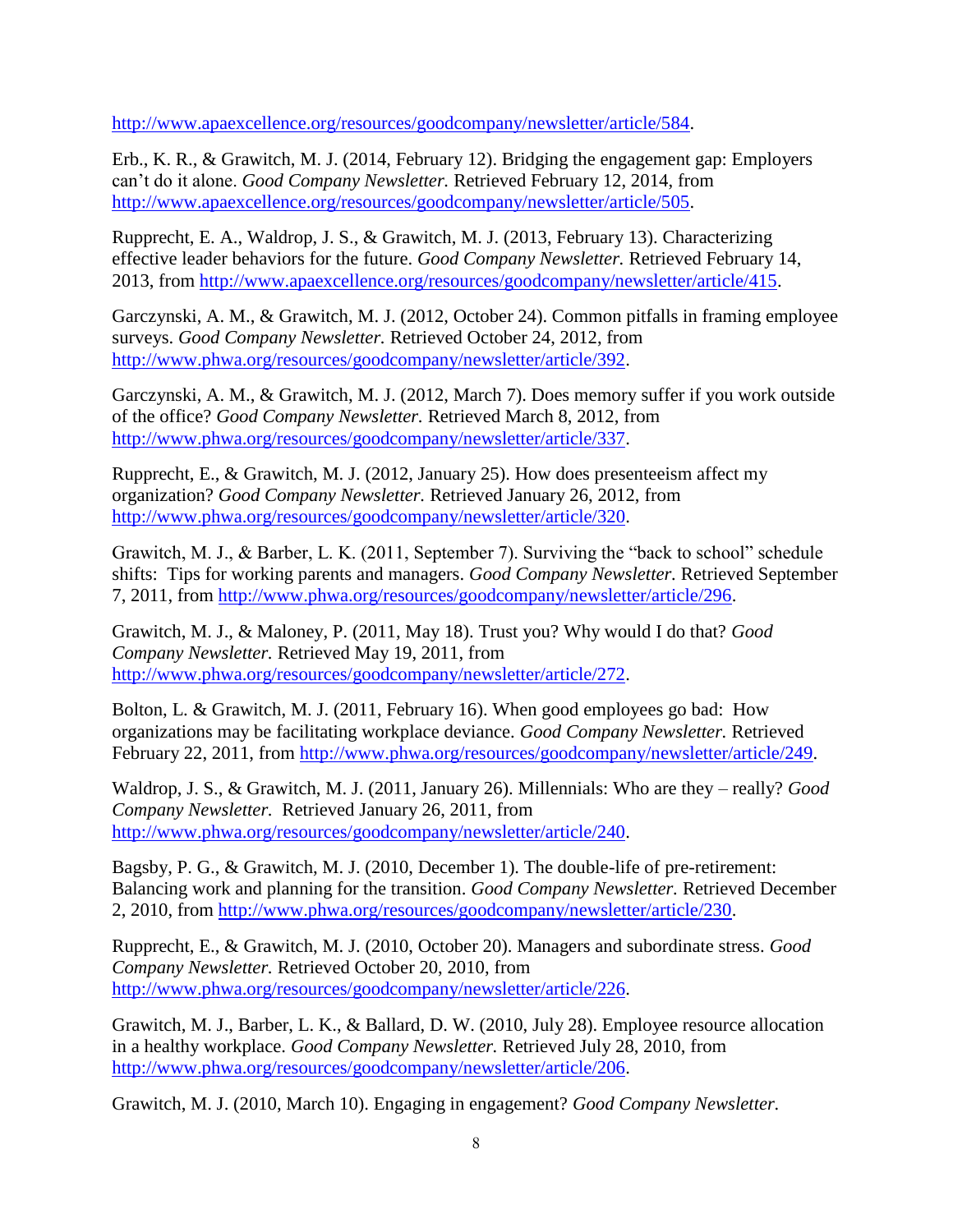Retrieved March 10, 2010, from [http://www.phwa.org/resources/goodcompany/newsletter/article/172.](http://www.phwa.org/resources/goodcompany/newsletter/article/172)

Grawitch, M. J., Barber, L. K., & Maloney, P. (2009, December 2). Work flexibility comes in many forms. *Good Company Newsletter.* Retrieved December 2, 2009, from [http://www.phwa.org/resources/goodcompany/newsletter/article/145.](http://www.phwa.org/resources/goodcompany/newsletter/article/145)

Grawitch, M. J., & Barber, L. K. (2009, September 30). Maintaining a psychologically healthy workplace in tough economic times. *Good Company Newsletter.* Retrieved October 1, 2009, from [http://www.phwa.org/resources/goodcompany/newsletter/article/121.](http://www.phwa.org/resources/goodcompany/newsletter/article/121)

Barber, L. K., & Grawitch, M. J. (2009, June 16). Creating a psychologically healthy workplace: The importance of fit. *Good Company Newsletter.* Retrieved June 16, 2009, from [http://www.phwa.org/resources/goodcompany/newsletter/article/104.](http://www.phwa.org/resources/goodcompany/newsletter/article/104)

Grawitch, M. J., & Barber, L. K. (2009, May 13). Crafting a job, a career, or a calling: Motivational caveats to autonomy. *Good Company Newsletter.* Retrieved May 14, 2009, from [http://www.phwa.org/resources/goodcompany/newsletter/article/95.](http://www.phwa.org/resources/goodcompany/newsletter/article/95)

Grawitch, M. J., & Barber, L. K. (2009, April 7). Are you providing flexibility or support? Theoretical and practical distinctions for work-life balance. *Good Company Newsletter.* Retrieved April 8, 2009, from

[http://www.phwa.org/resources/goodcompany/newsletter/article/88.](http://www.phwa.org/resources/goodcompany/newsletter/article/88)

Grawitch, M. J., & Barber, L. K. (2009, January 14). Are you focusing on both employee and organizational outcomes? *Good Company Newsletter.* Retrieved January 15, 2009, from [http://www.phwa.org/goodcompany/article.php?id=66.](http://www.phwa.org/goodcompany/article.php?id=66)

Grawitch, M. J., & Barber, L. K. (2008, September). The seven deadly sins of work-life balance programs. *Good Company Newsletter.* Retrieved September 24, 2008, from [http://www.phwa.org/goodcompany/article.php?id=54.](http://www.phwa.org/goodcompany/article.php?id=54)

Grawitch, M. J., Ledford, G. E., Ballard, D. W., & Barber, L. K. (2007, October). Effective workplace practices--Get your employees involved. *Good Company Newsletter.* Retrieved October, 2008, from [http://www.phwa.org/goodcompany/article.php?id=13.](http://www.phwa.org/goodcompany/article.php?id=13)

#### *PRESENTATIONS:*

Grawitch, M. J., Edwards, J. M., & Rudisill, J. R. (2000, March). *Personality and coping with unemployment.* Paper presented at the 21<sup>st</sup> annual meeting of the Industrial and Organizational Psychology/Organizational Behavior (IOOB) Conference, Knoxville, TN.

Grawitch, M. J. (2001, October). *Mood, Creativity, and Performance in Newly-formed Workgroups: An Experimental Study.* Poster presented at the 1<sup>st</sup> annual Gateway Industrial-Organizational Psychologists Poster conference, St. Louis, MO.

Staebler Tardino, V. M., Einspahr, K., Grawitch, M., Axelrad, S. & Joerding, J. (2002, April). *Moving from theory to action: Using an Action Map to guide the way.* Poster presented to Saint Louis University 8<sup>th</sup> Annual Research Day Symposium, St. Louis, MO.

Grawitch, M. J., Gottschalk, M., & Munz, D. C. (2004, March). *The path to a healthy workplace:*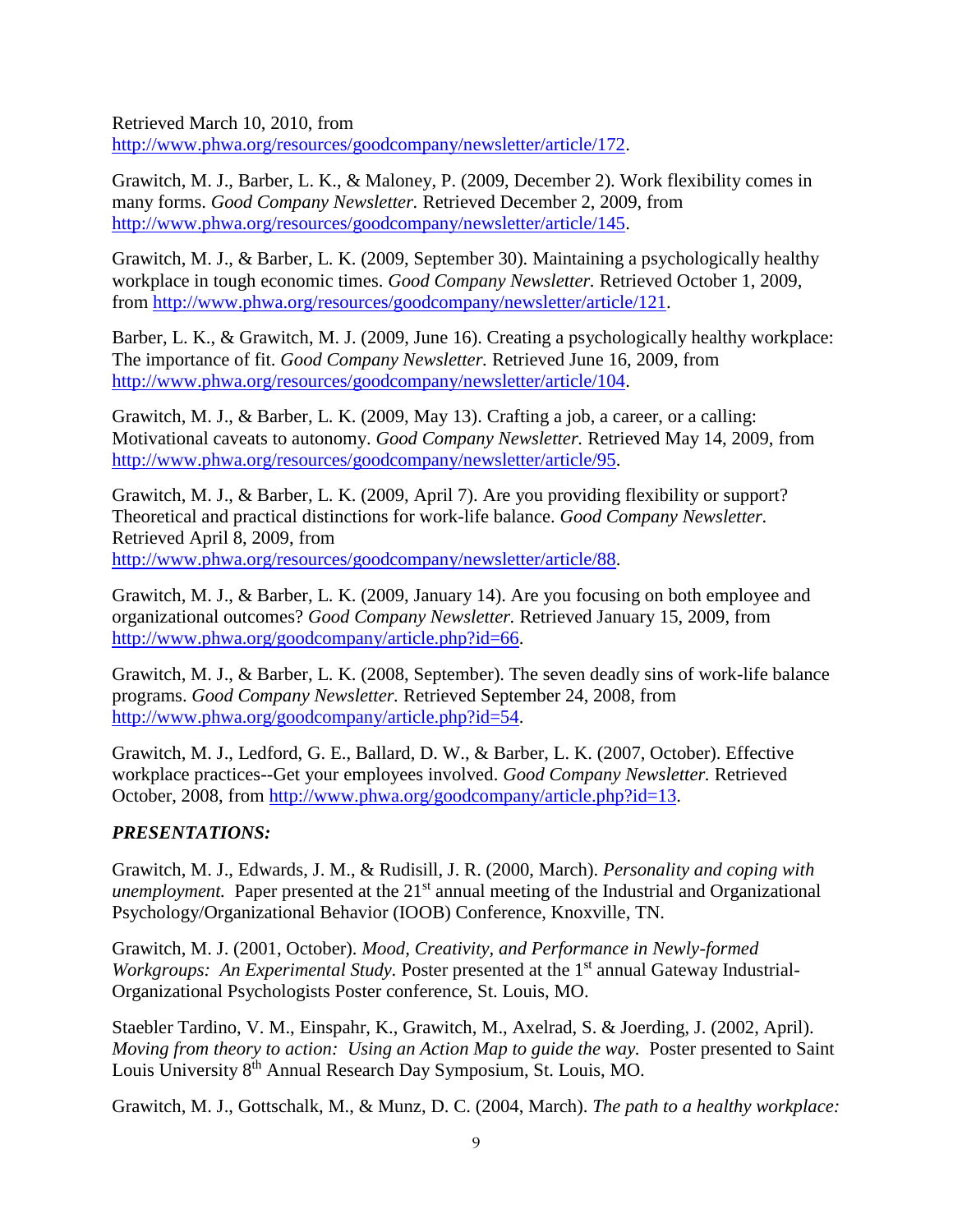*An investigation of innovative organizational practices, employee well-being, and organizational improvements.* Invited presentation to the APA State Leadership Conference, Washington D. C.

Grawitch, M. J., Chernak, E. E., Craft, C. A., & Munz, D. C. (2004, October). *Assessing the factor structure of reaction evaluations in training.* Poster presented at the 5<sup>th</sup> Annual Applied Psychology Conference, Carbondale, IL.

Grawitch, M. J., Gottschalk, M., & Ratner, J. F. (2005, March). *Psychological health in the workplace. Where we have been and where we are going.* Invited presentation to the APA State Leadership Conference, Washington D. C.

Grawitch, M. J. (chair), Ballard, D. W., Ledford, G. E., & Quick, J. C. (2005, April). *Challenges to implementation and evaluation of psychologically healthy workplace practices.* Panel discussion presented at the 20<sup>th</sup> annual conference of the Society for Industrial and Organizational Psychology, Los Angeles, CA.

Drury, J., & Grawitch, M. J. (2005, May). *The Relationship between mood and subjective perceptions of time.* Poster presented at the annual meeting of the Midwestern Psychological Association, Chicago, IL.

Kohler, J. M., Munz, D. C., & Grawitch, M. J. (2006, March). *Implementing individual and organizational stress interventions from an Organizational Development approach.* Workshop presented at Work, Stress, and Health 2006: Making a Difference in the Workplace, Miami, FL.

Ballard, D. W., & Grawitch, M. J. (2006, March). *The psychologically healthy workplace: Fostering employee health and well-being while enhancing organizational performance.* Special lunch session presented at Work, Stress, and Health 2006: Making a Difference in the Workplace, Miami, FL.

Gottschalk, M. A., Grawitch, M. J., & Ballard, D. W. (2006, March). *Psychologically healthy workplace practices: A systems perspective on implementation.* Poster presented at Work, Stress, and Health 2006: Making a Difference in the Workplace, Miami, FL.

Trares, S. T., Grawitch, M. J., Munz, D. C., & Sabin, E. J. (2006, March). *The multidimensionality of emotional labor and the role of emotional discrepancy.* Poster presented at Work, Stress, and Health 2006: Making a Difference in the Workplace, Miami, FL.

Ballard, D. W., & Grawitch, M. J. (2007, February). *The Psychologically healthy workplace: Fostering health and well-being while enhancing organizational performance.* Presentation at the 15th Annual Mid-Winter Conference for Society of Consulting Psychology, Leadership and Diversity: Inclusion, Inspiration, and Implications, Miami Beach, FL.

Block, E. E., Grawitch, M. J., & Sabin, E. J. (2007, April). *Group structure and task type: Expanding the stepladder technique.* Poster presented at the 22nd annual meeting of the Society for Industrial Organizational Psychology, New York City, NY.

Grawitch, M. J. (2007, October). *Cultivating a psychologically healthy workplace.* Workshop presented at the annual convention of the Ohio Psychological Association, Columbus, OH.

Barber, L. K., Grawitch, M. J., & Trares, S. T. (2008, March). *Service with a smile and force with a frown: Examining the structure and work outcomes of emotional regulation in police*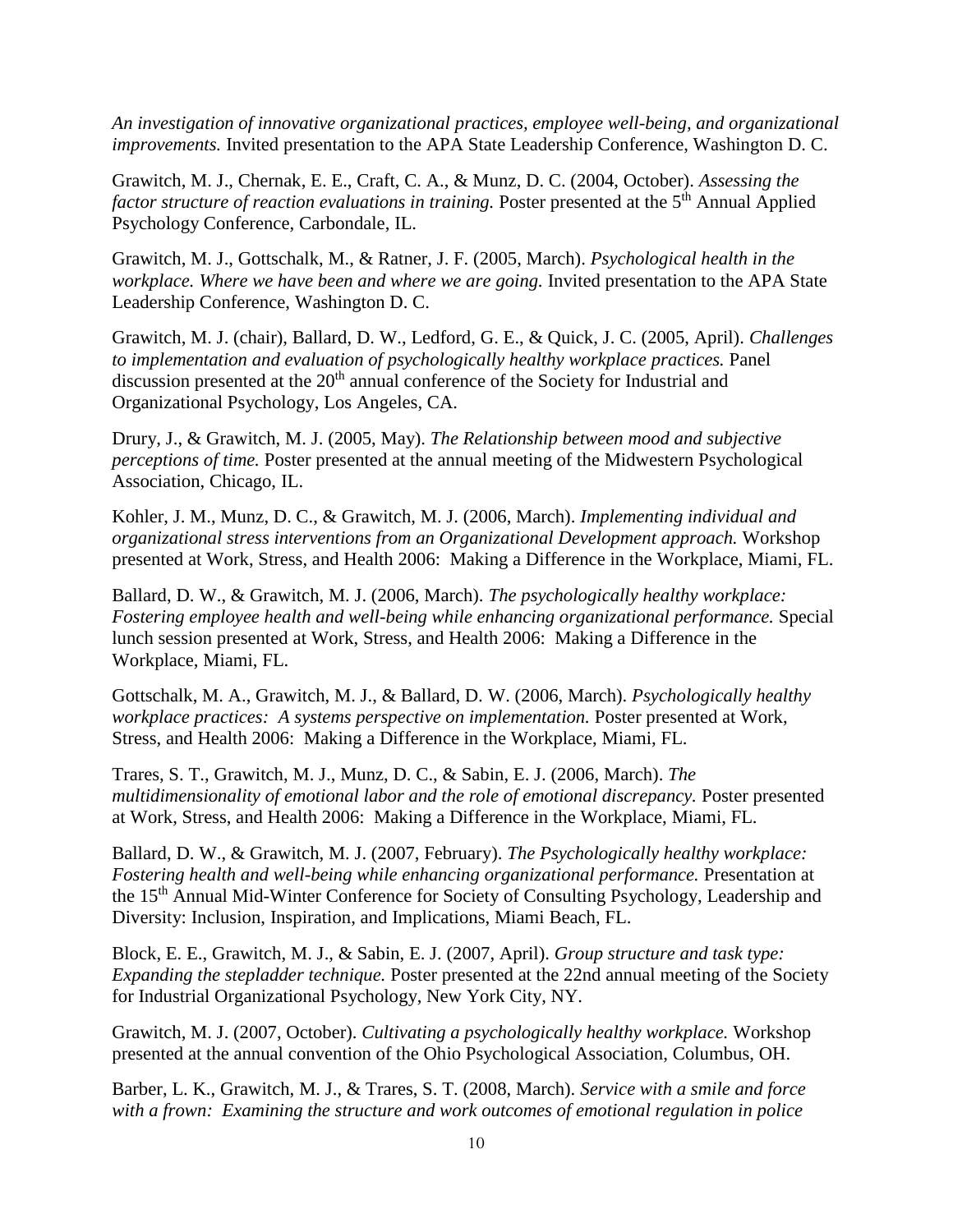*officers.* Paper presented at Work, Stress, and Health 2008: Healthy and Safe Work through Research, Practice, and Partnerships, Washington D.C.

Grawitch, M. J., & Barber, L. K. (2008, March). *Role identification and community socioeconomic status in understanding stress-related outcomes among officers in small departments.* Poster presented at Work, Stress, and Health 2008: Healthy and Safe Work through Research, Practice, and Partnerships, Washington D.C.

Kohler-Giancola, J. M., Grawitch, M. J., Borchert, D. M., & Verseman, L. (2008, March). *How do adult students manage work, family, and school stressors?* Poster presented at Work, Stress, and Health 2008: Healthy and Safe Work through Research, Practice, and Partnerships, Washington D.C.

Munz, D. C. (Chair), Ballard, D. W., Grawitch, M. J., & Kammerer, J. (2008, March). *Fostering employee involvement in the Psychologically Healthy Workplace.* Symposium presented at Work, Stress, and Health 2008: Healthy and Safe Work through Research, Practice, and Partnerships, Washington D.C.

Grawitch, M. J., & Barber, L. K. (2009, March). *Rethinking work-life balance programs to achieve better results.* Workshop presented at the Psychologically Healthy Workplace Conference, Washington D.C.

Ballard, D. W. (Chair), Nelson, B., Kelly, R., & Grawitch, M. J. (2009, March). *Just because you build it doesn't mean they'll come: Engaging employees for optimal results.* Panel discussion presented at the Psychologically Healthy Workplace Conference, Washington D.C.

Tsouloupas, C. N., Carson, R. L., Barber, L. K., & Grawitch, M. J. (2009, April). *Examining teachers' emotional regulation strategies as potential mediators between student disruptive behavior and teacher burnout.* Paper presented at the annual meeting of the American Educational Research Association, San Diego, CA.

Bagsby, P.G., Munz, D. C., & Grawitch, M. J. (2009, May). *Pre-retirees' evaluations of their financial and psychological retirement goals.* Presented at the annual Midwestern Psychological Association Conference.Chicago, IL.

Barber, L. K., Grawitch, M. J., Bagsby, P. G., & Munz, D. C. (2009, May). *When does trait selfcontrol predict task persistence?* Presented at the annual Midwestern Psychological Association, Chicago, IL.

Grawitch, M. J., & Mooshegian, S. E. (2009, October). *Using Wimba to support online and onground courses.* Presented at Focus on Teaching and Technology: A regional conference, St. Louis, MO.

Barber, L. K., Grawitch, M. J., Carson, R. L., & Tsouloupas, C. N. (2009, November). *Costs and benefits of supportive versus disciplinary emotion regulation in teachers.* Poster presented at Work, Stress, and Health 2009: Global Concerns and Approaches, San Juan, Puerto Rico.

Barber, L. K., Grawitch, M. J., Munz, D. C., & Bagsby, P. G. (2009, November). *A selfregulatory approach to sleep irregularity and psychological strain.* Presented at Work, Stress, and Health 2009: Global Concerns and Approaches, San Juan, Puerto Rico.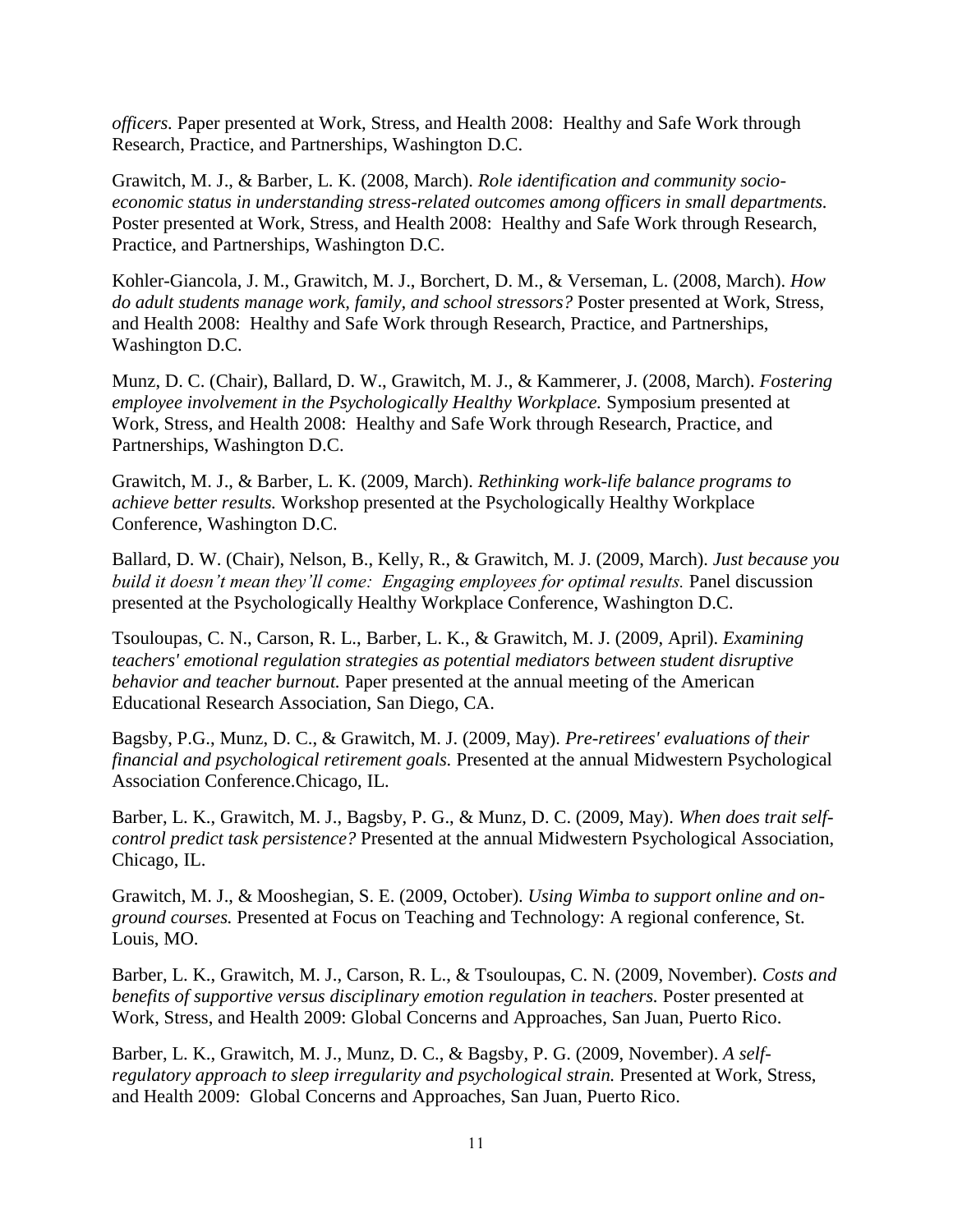Grawitch, M. J., Barber, L. K., & Bagsby, P. G. (2009, November). *Work-life flexibility vs. support: Theoretical and empirical distinctions for employee outcomes.* Presented at Work, Stress, and Health 2009: Global Concerns and Approaches, San Juan, Puerto Rico.

Grawitch, M. J., Barber, L. K., Justice, L., & Ballard, D. W. (2009, November). *Workplace practices and resource allocation: Theoretical and empirical implications for organizations.* Poster presented at Work, Stress, and Health 2009: Global Concerns and Approaches, San Juan, Puerto Rico.

Bolton, L. R., Harvey, R. D., & Grawitch, M. J. (2010, February). *Counterproductive work behaviors in response to emotional exhaustion: Applying principles of self-control theory*. Poster presented at the annual meeting of the Academy of Criminal Justice Sciences, San Diego, CA.

Bolton, L. R., Harvey, R. D., & Grawitch, M. J. (2010, April). *Counterproductive work behaviors in response to emotional exhaustion: Applying principles of self-control theory.* Poster presented at the meeting of the Society for Industrial & Organizational Psychology, Atlanta, GA.

Ballard, D. W. (Chair), Yost, C. W., Grawitch, M. J., & Martin, J. (2010, March). *Is "balance" bunk? Reframing the work-life discussion*. Panel discussion presented at the Psychologically Healthy Workplace Conference, Washington D.C.

Munz, D. C., & Grawitch, M. J. (2010, March). *Improving the person or the environment? Taking a systematic approach to stress in the workplace.* Workshop presented at the Psychologically Healthy Workplace Conference, Washington D.C.

Carson, R. L., Barber, L. K., Grawitch, M. J., & Tsouloupas, C. N. (2010, May). Comparing burnout, job involvement and coping strategies across primary and secondary public school teachers. In C. J. McCarthy (Ed.), *International Perspectives on Teacher and Student Stress and Coping*. Symposium presented at the annual meeting of the American Educational Research Association, Denver, CO.

Barber, L. K., Bagsby, P. G., Grawitch, M. J., & Buerck, J. P. (2010, May). *Facilitating selfregulated learning with technology: Evidence for student motivation and exam improvement.* Poster presented at the annual meeting of the Midwestern Psychological Association: Society for Teaching Psychology Program, Chicago, IL.

Barber, L. K., Munz, D. C., Grawitch, M. J., & Cavano, C. (2010, May). *Affect regulation styles and the positivity ratio: Discriminating among languishing, moderate, and flourishing affectivity.* Poster presented at the annual meeting of the Midwestern Psychological Association, Chicago, IL.

Maloney, P. W., Grawitch, M. J., & Barber, L. K. (April, 2011). *Strategic item selection to reduce survey length.* Poster presented at the 26th Annual Conference of the Society for Industrial and Organizational Psychology, Chicago, IL.

Grawitch, M. J. (2011, April). *Engaging in engagement: Why much of what you read is wrong.* Workshop presented at the Psychologically Healthy Workplace Conference, Chicago, IL.

Bagsby, P. G., Barber, L. K., Grawitch, M. J., & Bolton, L. (2011, May). *Measuring role identification: Alternative methods and predictive validity*. Poster presented at Work, Stress & Health: Work and Well-Being in an Economic Context, Orlando, FL.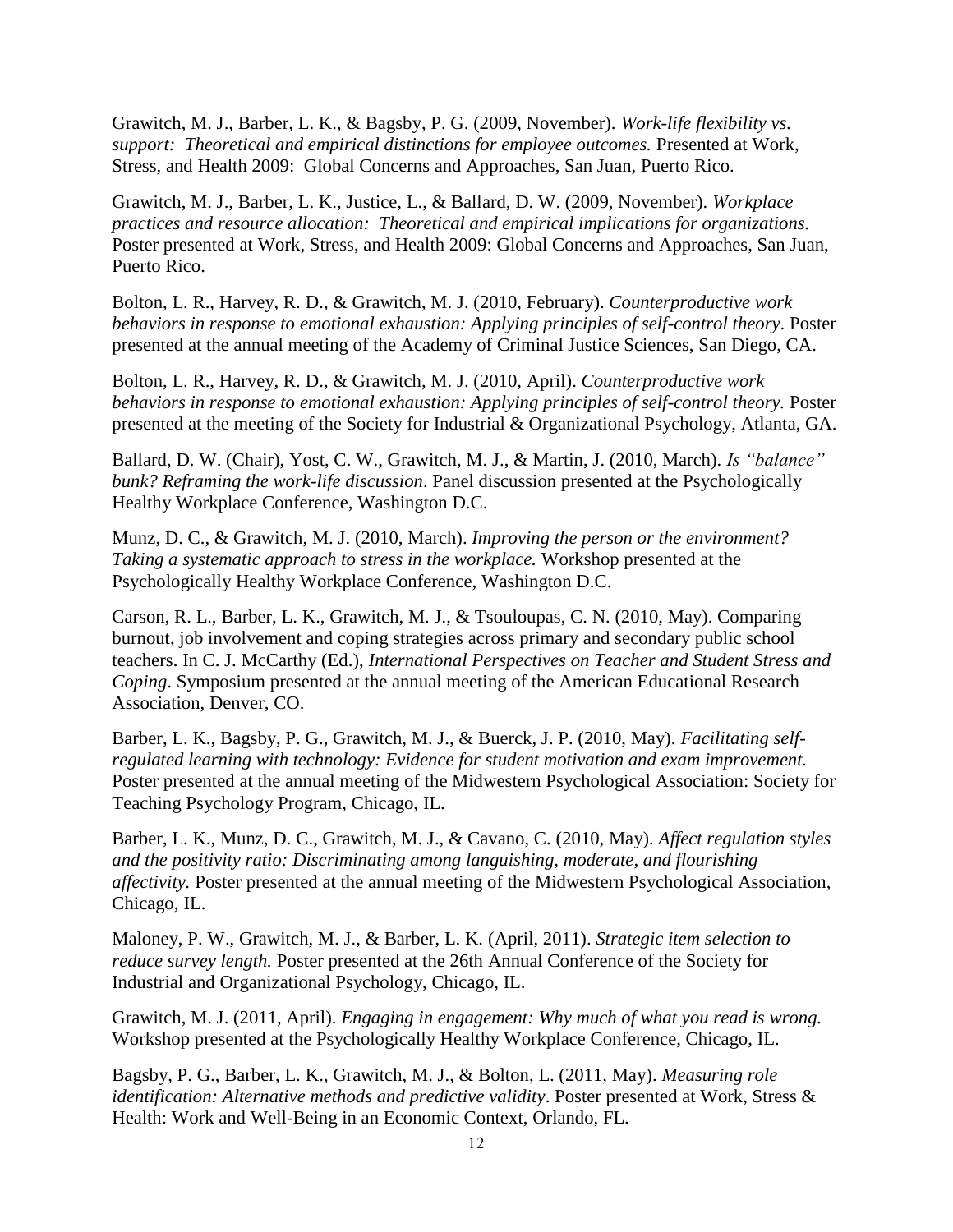Bagsby, P. G., Grawitch, M. J., & Munz, D. C. (2011, May). *Reconceptualizing preretirement planning: An application of the Personal Resource Allocation model*. Paper presented at Work, Stress & Health: Work and Well-Being in an Economic Context, Orlando, FL.

Bagsby, P. G., Bolton, L., Grawitch, M. J., Winton, S., & Barber, L. K. (2011, May). *Role identification and resource allocation: Promoting positive and decreasing negative work outcomes*. Paper presented at Work, Stress & Health: Work and Well-Being in an Economic Context, Orlando, FL.

Barber, L. K., Munz, D. C., & Grawitch, M. J. (2011, May). *Are better sleepers more engaged workers? A self-regulatory perspective on sleep hygiene and work engagement*. Paper presented at Work, Stress & Health: Work and Well-Being in an Economic Context, Orlando, FL.

Grawitch, M. J., Barber, L. K., Bagsby, P. G., & Rupprecht, E. A. (2011, May). *Is multitasking worth it? Polychronicity buffers performance (but not affective) decrements*. Poster presented at Work, Stress & Health: Work and Well-Being in an Economic Context, Orlando, FL.

Grawitch, M. J., Barber, L. K., Maloney, P. W., & Mooshegian, S. E. (2011, May). *Individual differences in work-life interface perceptions*. Paper presented at Work, Stress & Health: Work and Well-Being in an Economic Context, Orlando, FL.

Maloney, P. W., Grawitch, M. J., & Barber, L. K. (2011, May). *Application of guidelines for the development of personality short forms for science and practice*. Poster presented at Work, Stress & Health: Work and Well-Being in an Economic Context, Orlando, FL.

Maloney, P. W., Grawitch, M. J., & Barber, L. K. (2011, May). *Refinement and validation of the self-control and perceived stress scales*. Poster presented at Work, Stress & Health: Work and Well-Being in an Economic Context, Orlando, FL.

Maloney, P. W., Grawitch, M. J., & Barber, L. K. (2011, August). *Examination the self-control scale and the brief self-control scale*. Poster presented at the 119<sup>th</sup> annual convention of the American Psychological Association, Washington D. C.

Grawitch, M. J., Barber, L. K., & Maloney, P. W. (2012, June). *Clusters of workers: Work-life processes, role Identification, and satisfaction.* Poster presented at the Work and Family Researchers Network Inaugural Conference, New York City.

Maloney, P. W., Grawitch, M. J., & Barber, L. K. (2012, June). *Does facilitation counterbalance conflict? Non-linear predictions for global work-life balance perceptions.* Poster presented at the Work and Family Researchers Network Inaugural Conference, New York City.

Martin, J. (Moderator), Ballard, D. W., Grawitch, M. J., Pfeiffer, C., & Yost, C. (2012, June). *Integrating perspectives on the work-life interface.* Panel discussion at the Work and Family Researchers Network Inaugural Conference, New York City.

Grawitch, M. J., & Ballard, D. W. (2012, June). *In search of…organizational excellence.* Invited presentation at the Work and Well-Being 2012 Conference, Chicago, IL.

Ballard, D. W. (Chair), Grawitch, M. J., Barber, L. K., & Tetrick, L. E. (2013, May). *Beyond worker health: Toward a systems approach to well-being and performance.* Roundtable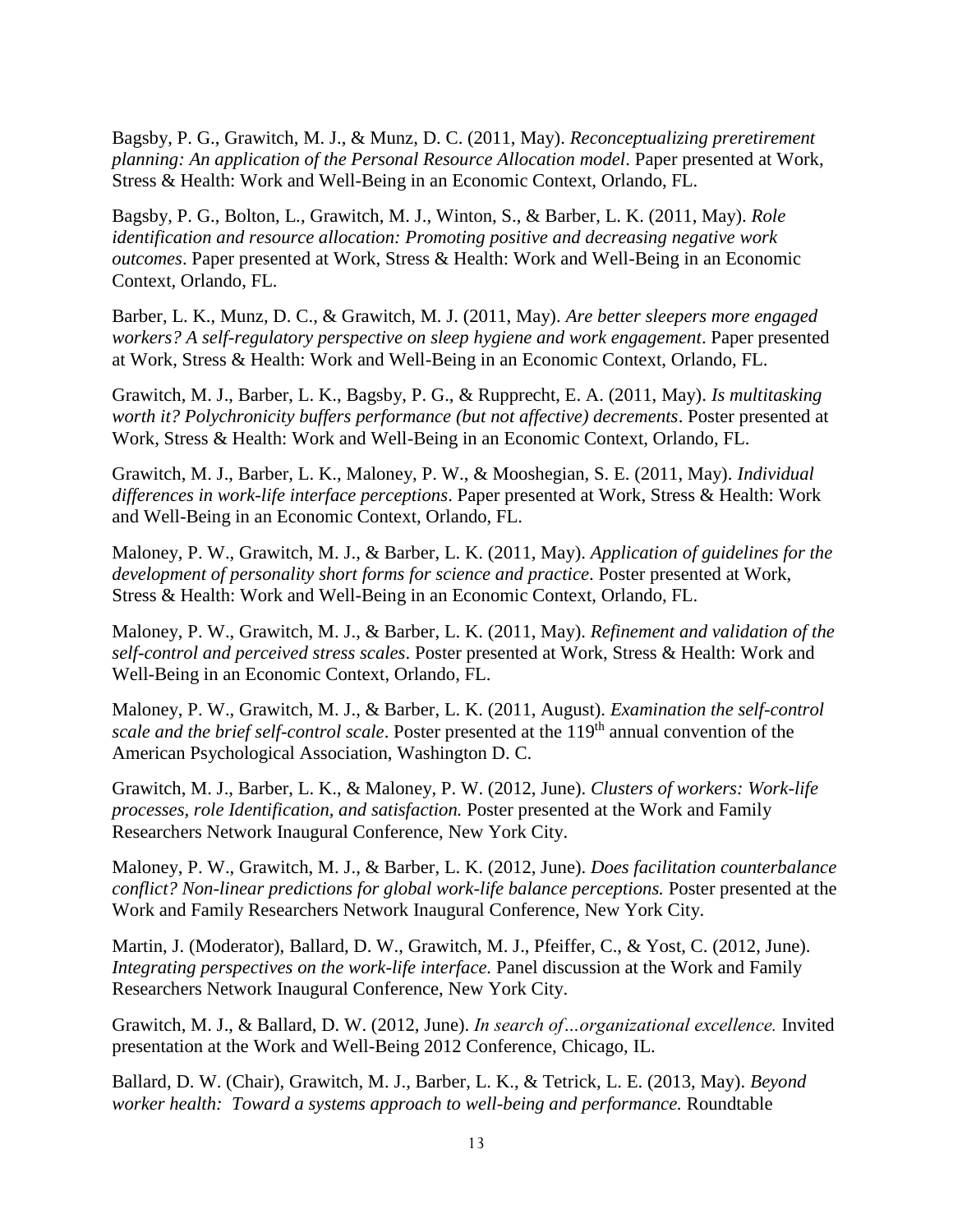Discussion presented at Work, Stress, and Health 2013: Protecting and Promoting Total Worker Health, Los Angeles, CA.

Maloney, P. W., Grawitch, M. J., & Barber, L. K. (2013, May). *What a difference a domain makes: Discriminant validity of interactive effects of spillover on balance.* Poster presented at Work, Stress, and Health 2013: Protecting and Promoting Total Worker Health, Los Angeles, CA.

Rupprecht, E. A., Grawitch, M. J., & Barber, L. K. (2013, May). *Clusters of work-life conflict and facilitation and employee outcomes.* Poster presented at Work, Stress, and Health 2013: Protecting and Promoting Total Worker Health, Los Angeles, CA.

Rupprecht, E. A., Grawitch, M. J., & Barber, L. K. (2013, May). *The impact of psychologically healthy workplace and practice resource appraisals on worker outcomes.* Poster presented at Work, Stress, and Health 2013: Protecting and Promoting Total Worker Health, Los Angeles, CA.

Rupprecht, E. A., Waldrop, J. S., & Grawitch, M. J. (2013, May). *Development of a leadership measure: Gathering evidence towards construct validity.* Poster presented at Work, Stress, and Health 2013: Protecting and Promoting Total Worker Health, Los Angeles, CA.

Waldrop, J. S., Rupprecht, E. A., Garczynski, A. M., & Grawitch, M. J. (2013, May). *Self-Aspect overlap and culture impact employee health outcomes.* Poster presented at Work, Stress, and Health 2013: Protecting and Promoting Total Worker Health, Los Angeles, CA.

Ballard, D. W. (Chair), Grawitch, M. J., Sha, B.-L., Peterson, E. C., & Benz, J. (2013, September). *Putting it all together: Toward a systems approach to well-Being and performance.* Panel presented at Work & Well-Being 2013: San Francisco, San Francisco, CA.

Grawitch, M. J. (2013, September). *The two-pronged approach to a Psychologically Healthy Workplace: Understanding satisfaction and engagement.* Invited presentation at Work & Well-Being 2013: San Francisco, San Francisco, CA.

Grawitch, M. J. (2014, May). *Improving the work-life interface requires a joint effort.* Invited presentation at Work & Well-Being 2014. Washington DC.

Winton, S. L., Sabin, E. J., & Grawitch, M. J. (2014, May). *Job attitudes and affective experience in a mediated model of employee engagement.* Poster presented at the 26<sup>th</sup> Annual Conference of the Association for Psychological Science, San Francisco, CA.

Ballard, D. W., (Chair), Grawitch, M. J., Barber, L. K., & Leiter, M. P. (2015, May). *Calling B.S. on common workplace myths.* Symposium presented at Work, Stress, and Health 2015: Sustainable Work, Sustainable Health, Sustainable Organizations, Atlanta, GA.

Erb, K. R., Waldrop, J. S., & Grawitch, M. J. (2015, May). *More than work and life: How different life domains impact each other and well-being outcomes.* Poster presented at Work, Stress, and Health 2015: Sustainable Work, Sustainable Health, Sustainable Organizations, Atlanta, GA.

Von Groningen, A. J., Erb, K. R., Waldrop, J. S., & Grawitch, M. J. (2015, May). *Beyond work and life: The impact of resource allocation in various domains on life satisfaction.* Poster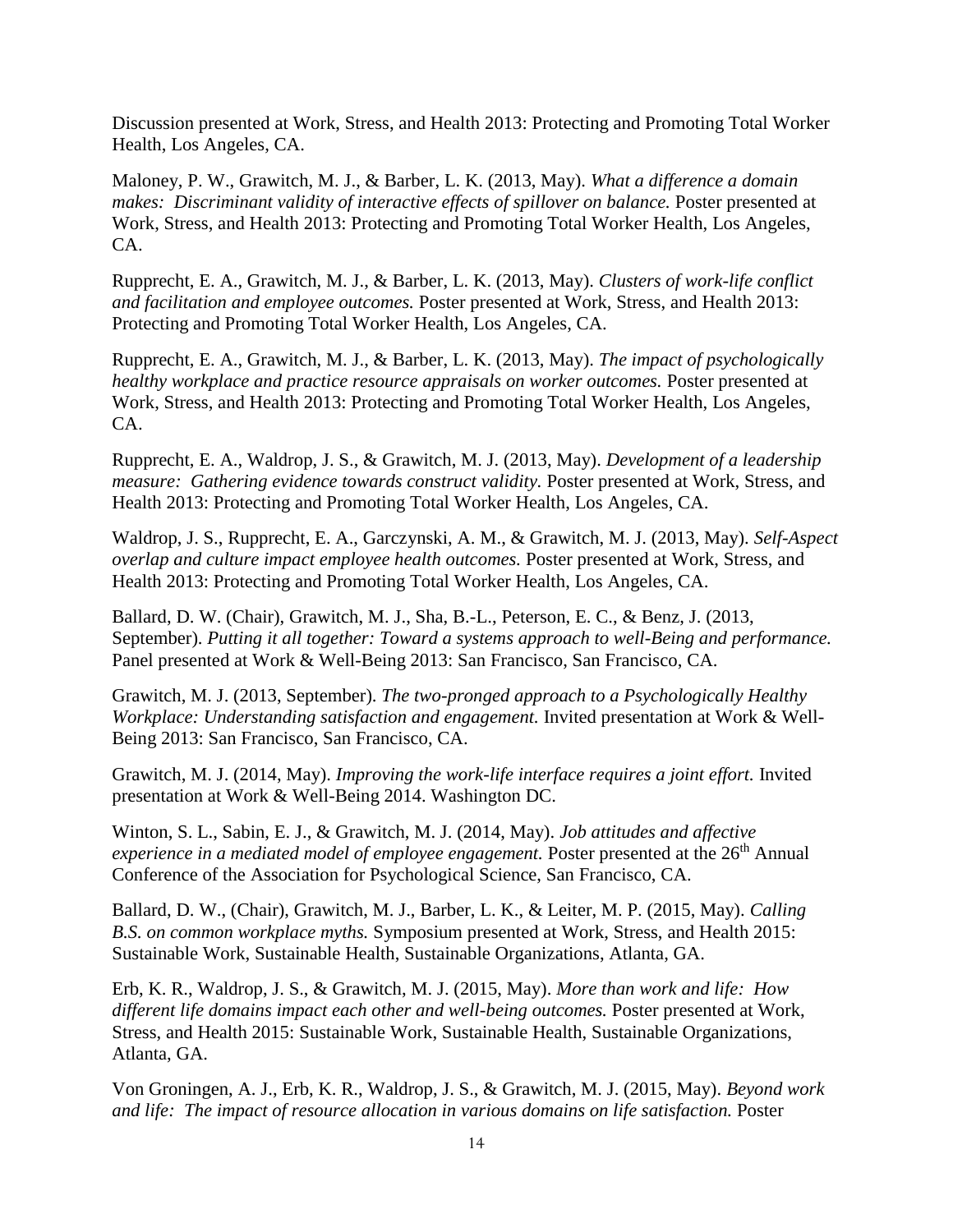presented at Work, Stress, and Health 2015: Sustainable Work, Sustainable Health, Sustainable Organizations, Atlanta, GA.

Waldrop, J. S., Erb, K. R., & Grawitch, M. J. (2015, May). *Curvilinear examinations of resource allocation and interference: Beyond a "one-size-fits-all" perspective of the work-life interface.* Poster presented at Work, Stress, and Health 2015: Sustainable Work, Sustainable Health, Sustainable Organizations, Atlanta, GA.

Waldrop, J. S., Grawitch, M. J., & Erb, K. R. (2015, May). *Mental and physical presenteeism: Theoretical and empirical distinctions in research and practice*. Poster presented at Work, Stress, and Health 2015: Sustainable Work, Sustainable Health, Sustainable Organizations, Atlanta, GA.

Werth, P., Guarino, S., Klein, J., Briggs, E., & Grawitch, M. J. (2017, April). *Exploring the workplace subjective well-being circumplex and negative affectivity.* Poster presented at the 32<sup>nd</sup> Annual Conference of the Society for Industrial and Organizational Psychology, Orlando, FL.

Grawitch, M. J. (2017, May). *Thinking systemically about Total Worker Health.* Invited presentation at St. Louis Area Business Health Coalition Spring Forum, St. Louis, MO.

Ballard, D. W. (Chair), Thoresen, P., Grawitch, M. J., King, D., & Platt, T. L. (2017, June). *Balancing well-being and effectiveness: Practical challenges to optimize success.* Interactive panel presented at Work, Stress and Health 2017: Contemporary Opportunities and Challenges, Minneapolis, MN.

Briggs, E. P., Erb, K. R., & Grawitch, M. J. (2017, June). *The work-life interface and its relationship with flourishing*. Poster presented at Work, Stress and Health 2017: Contemporary Opportunities and Challenges, Minneapolis, MN.

Erb, K. R., Grawitch, M. J., Werth, P. M., & Klein, J. M. (2017, June). *Psychological flourishing: The role of trait predictors*. Poster presented at Work, Stress and Health 2017: Contemporary Opportunities and Challenges, Minneapolis, MN.

Werth, P. M., Guarino, S., Erb, K. R., Lavigne, K. N., & Grawitch, M. J. (2017, June). *Workplace subjective well-being circumplex related to psychological flourishing*. Poster presented at Work, Stress and Health 2017: Contemporary Opportunities and Challenges, Minneapolis, MN.

Werth, P. M., Guarino, S., Erb, K. R., Lavigne, K. N., & Grawitch, M. J. (2017, June). *The effects of workplace demands and personality on workplace telepressure*. Poster presented at Work, Stress and Health 2017: Contemporary Opportunities and Challenges, Minneapolis, MN.

Van Groningen, A. J., Werth, P. M., & Grawitch, M. J. (2017, June). *Resource allocation in specific life domains' effect on satisfaction with life*. Poster presented at Work, Stress and Health 2017: Contemporary Opportunities and Challenges, Minneapolis, MN.

Ballard, D. W., & Grawitch, M. J. (2017, August). *The Psychologically Healthy Workplace: Promoting employee well-being and organizational performance.* Pre-conference workshop presented at the 125<sup>th</sup> APA National Convention, Washington D.C.

#### *GRANTS & CONTRACTS:*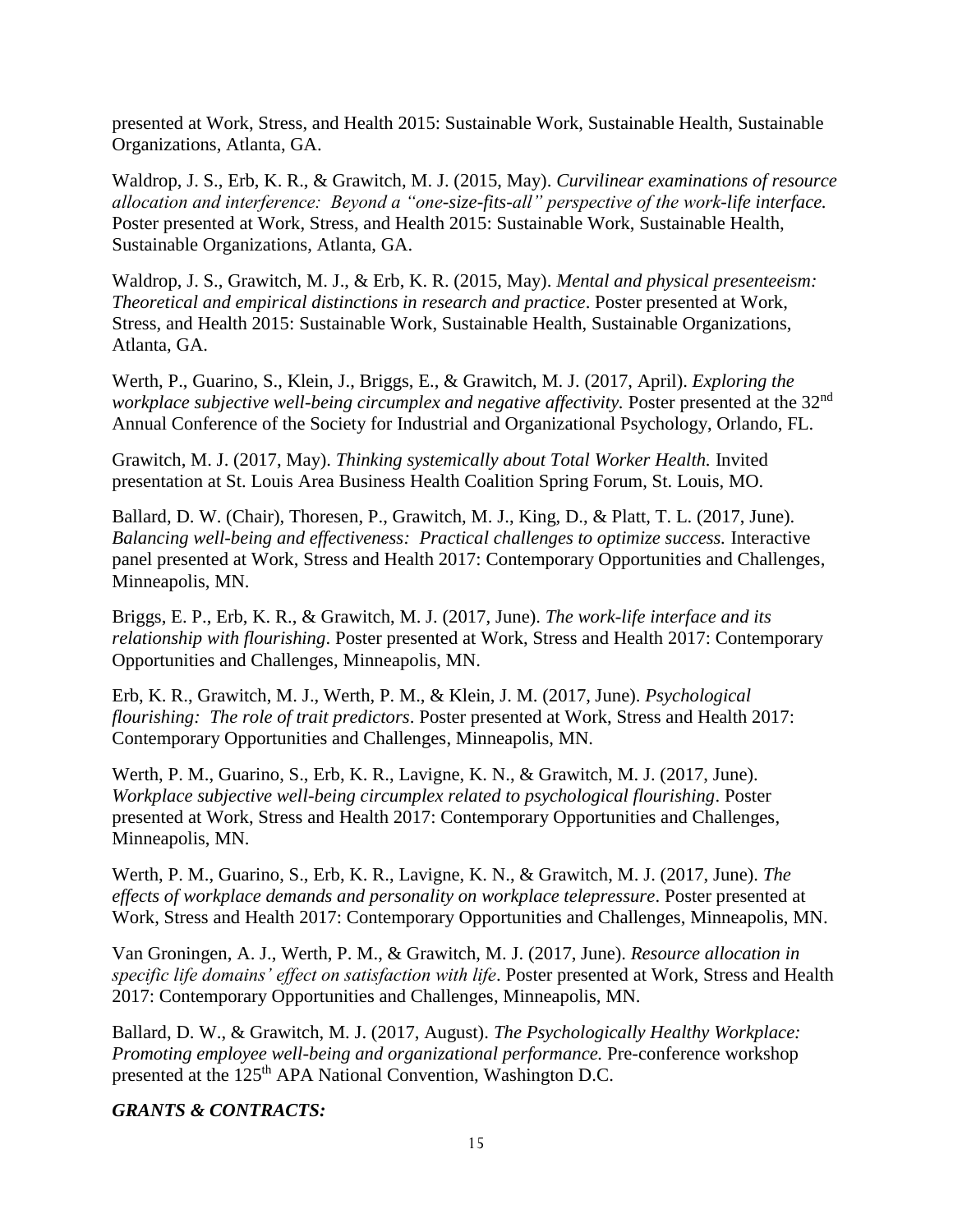A Quantitative Review of the Benefits of Employee Involvement, National Science Foundation (\$20,419), *Proposal Declined.* (2004).

Developing and Validating Refined Tools for the Psychologically Healthy Workplace Award, American Psychological Association (\$58,489), *Proposal Accepted.* (2004)

Redesign of Training Evaluation Instrument, VA National Health Care System (\$24,984), *Proposal Accepted.* (2004).

Mentoring Program Evaluation Design, VA National Health Care System (\$2,495), *Proposal Accepted.* (2004).

Technical Career Fields Program Evaluation Design, VA National Health Care System (\$2,495), *Proposal Accepted.* (2005).

Development of Comprehensive Assessment Process, American Psychological Association (\$25,339), *Proposal Accepted.* (2005).

Maintenance/Expansion of the Psychologically Healthy Workplace Program, American Psychological Association (\$28,288), *Proposal Accepted.* (2006).

Creating a Resource for Small Business Development: The WEBS System (\$159,924), Submitted to AmerenCDC, *Proposal Declined.* (2006).

Literature Review and Analysis: Work-Life Balance (\$7,236). Submitted to Saint Louis University Summer Research Grant Program, *Proposal Accepted.* (2007).

Linking Psychologically Healthy Workplace Practices to Teacher and School Outcomes (\$39,903.75). Submitted to Spencer Foundation, *Proposal Declined.* (2007).

Effects of Work-Life Balance Practices on Workplace Relationships, Well-Being, and Productivity (\$75,000). Submitted to W. E. Upjohn Institute, *Proposal Declined.* (2008).

Healthy Workplace Institute (\$50,000). Submitted to MetLife Foundation, *Proposal Declined.* (2008).

Healthy Workplace Institute (\$25,000). Submitted to Sunmark Foundation, *Proposal Declined.* (2008).

Maintenance/Expansion of the Psychologically Healthy Workplace Program, American Psychological Association (\$30,000), *Proposal Accepted.* (2008).

An investigation into the validity of *a priori* item selection: A practical solution for field research? (\$7,295.50). Submitted to Saint Louis University Summer Research Grant, *Proposal Declined.* (2009).

The Skills Training to Achieve Results (STAR) Program for a low-income region, Wal-Mart Grant Foundation (\$260,301), *Proposal Declined.* (2009).

Continuing Work on the Psychologically Healthy Workplace Program. American Psychological Association (\$30,000), *Proposal Accepted*. (2009).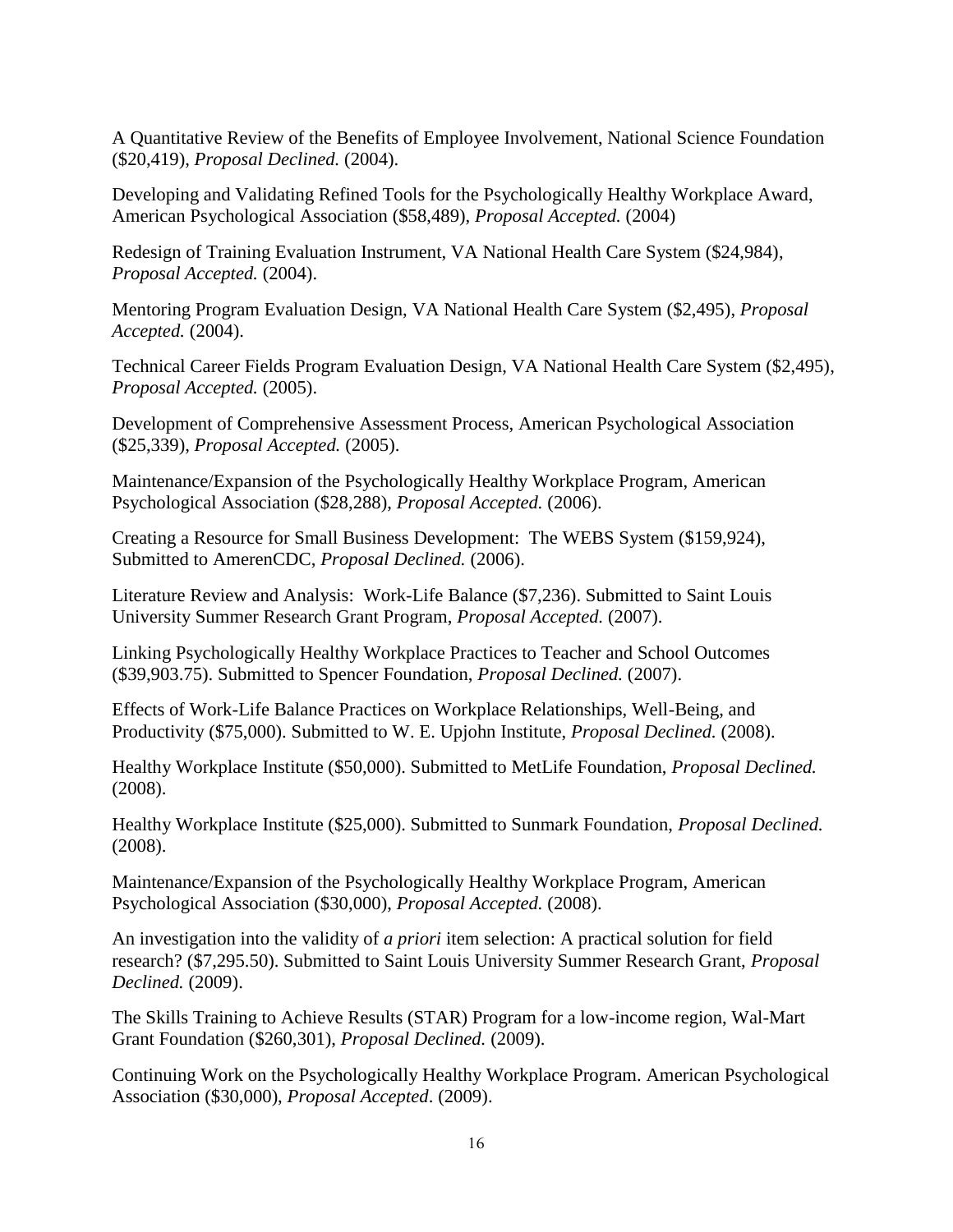Continuing Work on the Psychologically Healthy Workplace Program. American Psychological Association (\$30,000), *Proposal Accepted.* (2010).

Psychological Retirement Planning: A Needs Assessment. UpJohn Institute (\$10,000), *Proposal Declined.* (2011).

Continuing Work on the Psychologically Healthy Workplace Program. American Psychological Association (\$30,000), *Proposal Accepted.* (2011).

Continuing Work on the Psychologically Healthy Workplace Program. American Psychological Association (\$30,000), *Proposal Accepted.* (2012).

Continuing Work on the Psychologically Healthy Workplace Program. American Psychological Association (\$30,000), *Proposal Accepted.* (2013).

Continuing Work on the Psychologically Healthy Workplace Program. American Psychological Association (\$30,000), *Proposal Accepted.* (2014).

Continuing Work on the Psychologically Healthy Workplace Program. American Psychological Association (\$30,000), Proposal Accepted. (2015).

Continuing Work on the Psychologically Healthy Workplace Program. American Psychological Association (\$30,000), Proposal Accepted. (2016).

Continuing Work on the Psychologically Healthy Workplace Program. American Psychological Association (\$30,000), Proposal Accepted. (2017).

Continuing Work on the Psychologically Healthy Workplace Program. American Psychological Association (\$38,000), Proposal Accepted. (2018).

# *SELECTED APPLIED RESEARCH/CONSULTATION (August 2000 to Present):*

# **American Psychological Association, Senior Project Coordinator for Maintenance/Expansion of the Psychologically Healthy Workplace Program (Ongoing)**

- Maintain a comprehensive bibliography of research related to the psychologically healthy workplace
- Analyze and report results for annual award data

# **ACT, Subject Matter Expert, ABG (Achievement, Behaviors, Goals) Initiative (Ongoing)**

- Serve as a subject matter expert on the ABG project
- Review materials developed by ACT and evaluate based on my expertise
- Serve on an expert panel whenever needed

# **Peabody Energy, Assessment of Turnover and Retention**

- Worked with members of project team at Peabody to design a survey to assess retention and turnover intentions
- Executed data collection
- Conducted all analyses
- Provided a feedback report and facilitated action planning for various project teams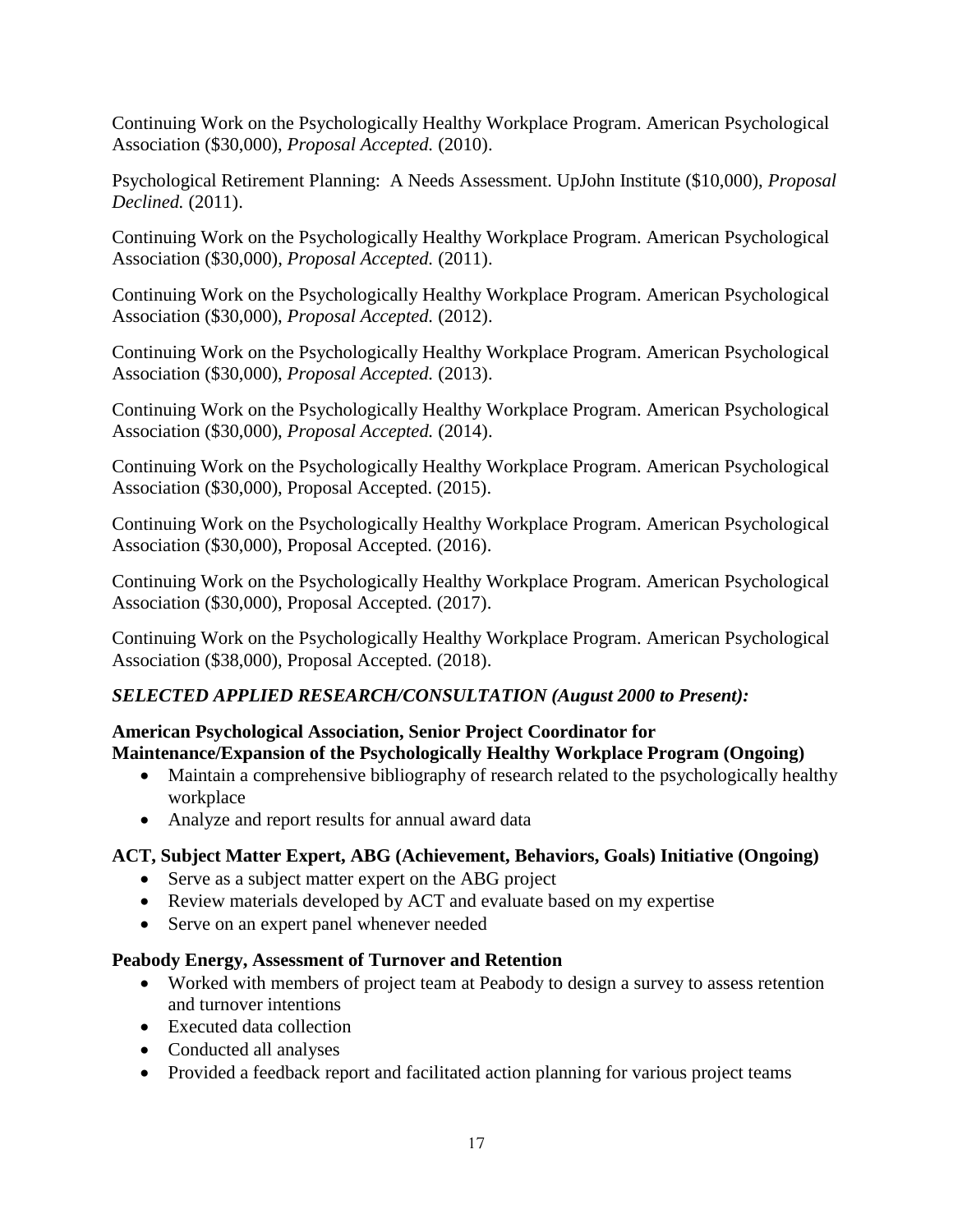# **ACT, Development of Training Materials**

• Developed training materials for a module on Acting Appropriately, including participant manual, instructor manual, and slides

# **Medical College of Georgia, Analyst for Mentoring Program**

- Developed survey to collect baseline data used to evaluate success of mentoring program
- Produced a written report
- Collected evaluation data and generated feedback for steering committee

# **Memory Care Home Solutions, Facilitator for Strategic Planning**

- Facilitated a series of strategic planning workshops to design the core strategy components of vision, mission, and strategic goals
- Facilitated the leadership team through action planning, budgeting, and plan development

# **Monsanto, Trainer, Motivation & Development**

- Provided training and facilitation for People Managers
- Improved capacity of People Managers to motivate and develop their employees

# **Deaconess Hospital, Co-coordinator for Comprehensive Stress Management Program**

- Designed and executed research study to evaluate the effectiveness of a comprehensive worksite stress management program
- Facilitated nursing teams through identification and elimination of work stressors
- Generated report to hospital management regarding program effectiveness

# **Edward Jones, Organizational Assessment Project Coordinator**

- Coordinated data entry and analyses for 800 survey respondents
- Coordinated development of reports detailing descriptive and inferential quantitative results

# **St. Elizabeth Academy, Co-facilitator for Strategic Planning**

- Coordinated planning teams throughout strategic planning process for local high school
- Co-facilitated planning teams through development of vision, mission, strategic goals, action plans, and strategic management initiatives

# **Veterans Health Administration, Senior Project Coordinator for Redesign of Training Evaluation Instrument**

- Worked with VHA members to develop an evaluation instrument
- Conducted reliability and validity analyses using Structural Equation Modeling

# **Veterans Health Administration, Program Evaluation Analyst**

- Assessed program effectiveness for three leadership courses, focusing on both quantitative and qualitative analyses
- Produced reports detailing successes of the programs as well as opportunities for improving the programs and the evaluation methods used to assess the programs

# *MEDIA QUOTATIONS:*

January 24, 2005. Self-regulation is vital to a healthy workplace, says SLU psychologist. *The Current Online*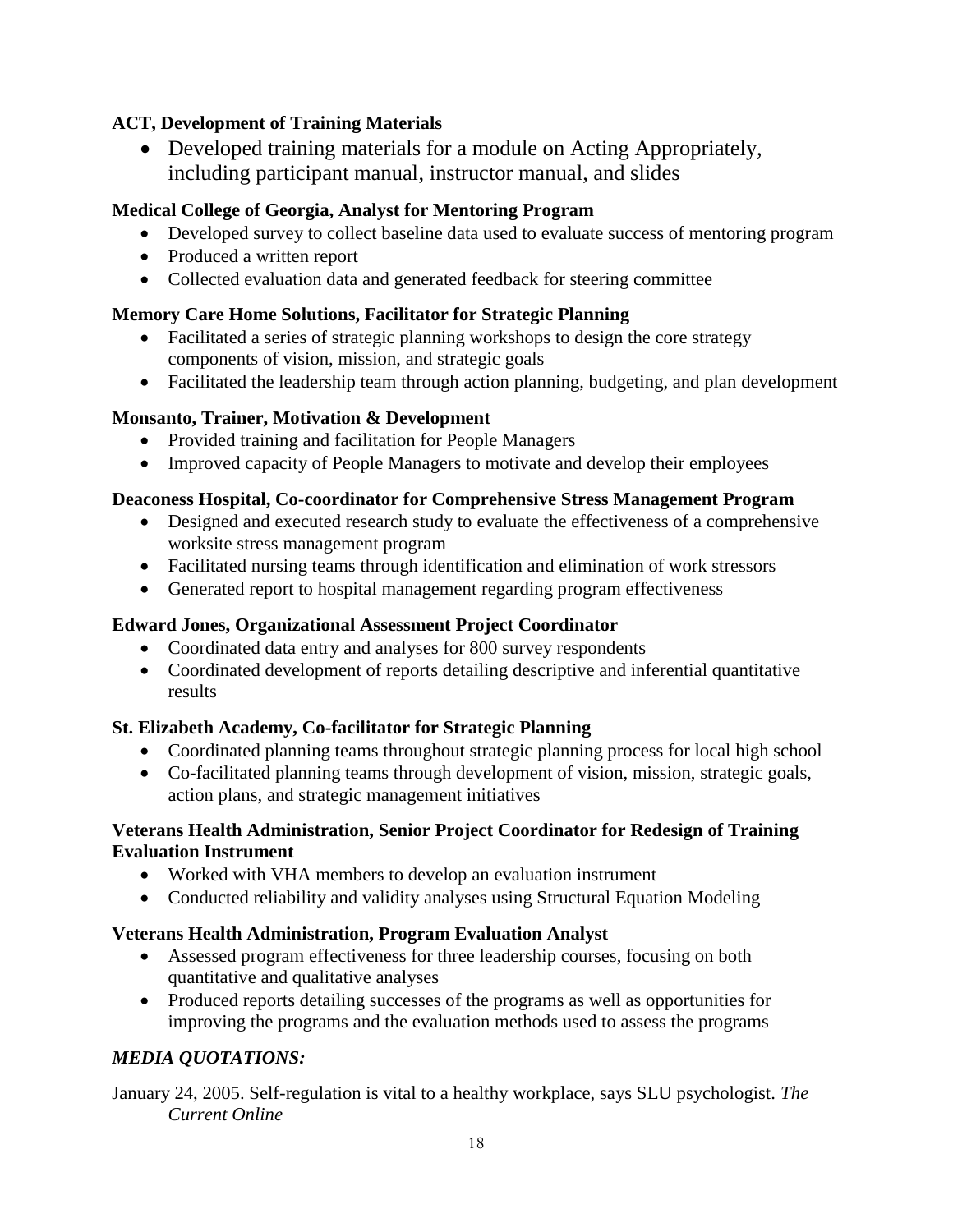[\(http://media.www.thecurrentonline.com/media/storage/paper304/news/2005/01/24/News](http://media.www.thecurrentonline.com/media/storage/paper304/news/2005/01/24/News/SelfRegulation.Is.Vital.For.Healthy.Workplace.Says.Slu.Psychologist-839699.shtml) [/SelfRegulation.Is.Vital.For.Healthy.Workplace.Says.Slu.Psychologist-839699.shtml\)](http://media.www.thecurrentonline.com/media/storage/paper304/news/2005/01/24/News/SelfRegulation.Is.Vital.For.Healthy.Workplace.Says.Slu.Psychologist-839699.shtml).

- January 14, 2007. The essential qualities of a really good boss. *St. Louis Post-Dispatch.*
- March, 2007. Whole workplace health. *APA Monitor on Psychology* [\(http://www.apa.org/monitor/mar07/whole.html\)](http://www.apa.org/monitor/mar07/whole.html).
- April, 2007. Mastering urban planning. *St. Louis Commerce Magazine* [\(http://www.stlcommercemagazine.com/archives/april2007/urban.html\)](http://www.stlcommercemagazine.com/archives/april2007/urban.html).
- June 16, 2007. The tea lady is back. *Assess Systems.com* (Australia) [http://assess](http://assess-systems.com.au/blog/stress/the-tea-lady-is-back/)[systems.com.au/blog/stress/the-tea-lady-is-back/.](http://assess-systems.com.au/blog/stress/the-tea-lady-is-back/)
- July, 2007. As experts say programs create healthier, more productive employees, UnitedHealthcare provides wellness incentives, new offerings. *HAS.com*  [\(http://www.hsafinder.com/07-07\\_01.shtml\)](http://www.hsafinder.com/07-07_01.shtml).
- July 10, 2007. Pass the pasta, please, and hold the stress. *Washington Post*  [\(http://www.washingtonpost.com/wp](http://www.washingtonpost.com/wp-dyn/content/article/2007/07/09/AR2007070901305.html?nav=rss_health)[dyn/content/article/2007/07/09/AR2007070901305.html?nav=rss\\_health\)](http://www.washingtonpost.com/wp-dyn/content/article/2007/07/09/AR2007070901305.html?nav=rss_health).
- July 10, 2007. Daily health policy report. *Kaisernetwork.org* [\(http://www.kaisernetwork.org/daily\\_reports/rep\\_hpolicy\\_recent\\_rep.cfm?dr\\_cat=3&sho](http://www.kaisernetwork.org/daily_reports/rep_hpolicy_recent_rep.cfm?dr_cat=3&show=yes&dr_DateTime=10-Jul-07) [w=yes&dr\\_DateTime=10-Jul-07\)](http://www.kaisernetwork.org/daily_reports/rep_hpolicy_recent_rep.cfm?dr_cat=3&show=yes&dr_DateTime=10-Jul-07).
- July 12, 2007. Legislation would provide tax credits to businesses that offer workers 'wellness' programs. *Medical News Today* [\(http://www.medicalnewstoday.com/articles/76446.php\)](http://www.medicalnewstoday.com/articles/76446.php).
- October 16, 2007. Staying cool on the job. *Forbes.com*  [\(http://www.forbes.com/entrepreneurs/2007/10/16/calm-under-pressure-ent-manage](http://www.forbes.com/entrepreneurs/2007/10/16/calm-under-pressure-ent-manage-cx_mf_1016coolunderpressure.html)[cx\\_mf\\_1016coolunderpressure.html\)](http://www.forbes.com/entrepreneurs/2007/10/16/calm-under-pressure-ent-manage-cx_mf_1016coolunderpressure.html).
- January 2008. Current issues: Employers shifting healthcare costs and risk to employees. *Good Company podcast* [\(http://www.phwa.org/features/podcast/\)](http://www.phwa.org/features/podcast/).
- February 2008. Current issues: Effective communication strategies. *Good Company podcast* [\(http://www.phwa.org/features/podcast/\)](http://www.phwa.org/features/podcast/).
- March 2008. Current issues: Employee well-being and organizational effectiveness outcomes. *Good Company podcast* [\(http://www.phwa.org/features/podcast/\)](http://www.phwa.org/features/podcast/).
- April 2008. Current issues: Is work-life balance possible? *Good Company podcast*  [\(http://www.phwa.org/features/podcast/\)](http://www.phwa.org/features/podcast/).
- May 2008. Current issues: Workplace stress interventions. *Good Company podcast*  [\(http://www.phwa.org/features/podcast/\)](http://www.phwa.org/features/podcast/).
- May 9, 2008. Five people you've gotta pay attention to today. *On the job.*  [\(http://www.45things.com/labels/job%20stress.php\)](http://www.45things.com/labels/job%20stress.php).
- June 2008. Current issues: Training and development. *Good Company podcast*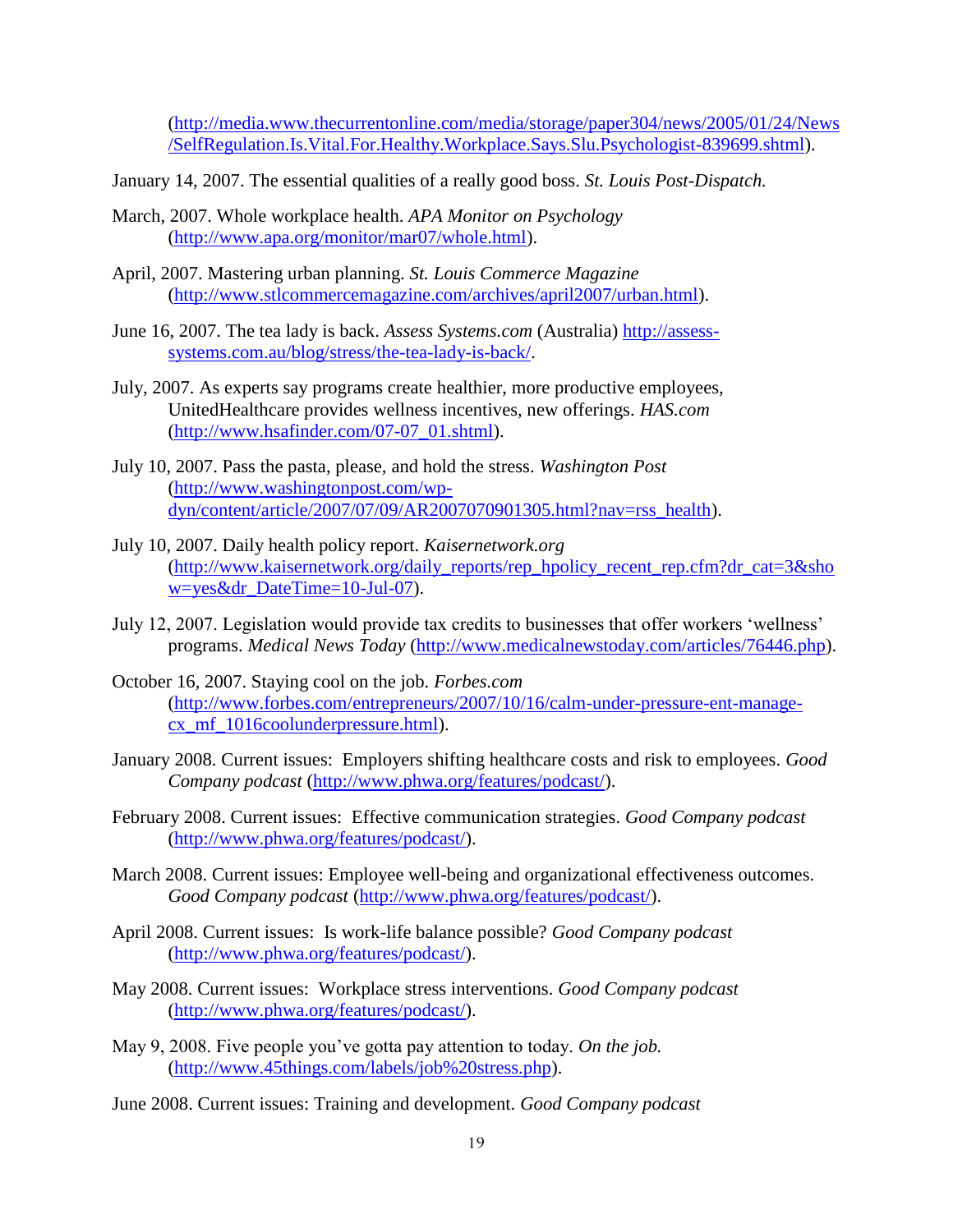[\(http://www.phwa.org/features/podcast/\)](http://www.phwa.org/features/podcast/).

- July/August, 2008. Current issues: Employee engagement. *Good Company podcast*  [\(http://www.phwa.org/features/podcast/\)](http://www.phwa.org/features/podcast/).
- September/October, 2008. Current issues: Job control. *Good Company podcast*  [\(http://www.phwa.org/features/podcast/\)](http://www.phwa.org/features/podcast/).
- November 11, 2008. How to stay cool on the job. *Forbes.com* [\(http://www.forbes.com/entrepreneurs/2008/11/11/stress-sleep-exercise-ent-hr](http://www.forbes.com/entrepreneurs/2008/11/11/stress-sleep-exercise-ent-hr-cx_ml_1111stayingcool.html)[cx\\_ml\\_1111stayingcool.html\)](http://www.forbes.com/entrepreneurs/2008/11/11/stress-sleep-exercise-ent-hr-cx_ml_1111stayingcool.html).
- November 24, 2008. SLU to consult businesses on how to keep workers healthy. *St. Louis Business Journal*  [\(http://www.bizjournals.com/stlouis/stories/2008/11/24/daily5.html?t=printable\)](http://www.bizjournals.com/stlouis/stories/2008/11/24/daily5.html?t=printable).
- November 25, 2008. How to stay cool on the job. *Calgary Herald* [\(http://www.calgaryherald.com/business/fp/stay+cool/969465/story.html\)](http://www.calgaryherald.com/business/fp/stay+cool/969465/story.html). Also quoted in the *Ottawa Citizen*, *Edmonton Journal*, and *TheProvince.com*.
- November/December 2008. Current issues: The misunderstanding of research and statistics. *Good Company podcast* [\(http://www.phwa.org/features/podcast/\)](http://www.phwa.org/features/podcast/).
- December 16, 2008. How to stay cool at work. *The Sydney Morning Herald*  [\(http://www.smh.com.au/news/executive-style/management/how-to-stay-cool-at](http://www.smh.com.au/news/executive-style/management/how-to-stay-cool-at-work/2008/12/16/1229189592504.html)[work/2008/12/16/1229189592504.html\)](http://www.smh.com.au/news/executive-style/management/how-to-stay-cool-at-work/2008/12/16/1229189592504.html).
- January, 2009. How to stay cool on the job. *Alibaba.com* [\(http://news.alibaba.com/article/detail/entrepreneur/100042623-1-how-stay-cool](http://news.alibaba.com/article/detail/entrepreneur/100042623-1-how-stay-cool-job.html)[job.html\)](http://news.alibaba.com/article/detail/entrepreneur/100042623-1-how-stay-cool-job.html).
- February 11, 2009. Saint Louis University expert offers tips for employees balancing recession concerns, work, education. *Saint Louis University* [\(http://www.slu.edu/x28615.xml\)](http://www.slu.edu/x28615.xml).
- February 27, 2009. In tough times, managers must be smarter and more humane. *St. Louis Beacon*  [\(http://www.stlbeacon.org/economy/in\\_tough\\_times\\_managers\\_must\\_be\\_smarter\\_--](http://www.stlbeacon.org/economy/in_tough_times_managers_must_be_smarter_--_and_more_humane) [\\_and\\_more\\_humane\)](http://www.stlbeacon.org/economy/in_tough_times_managers_must_be_smarter_--_and_more_humane).
- March 4, 2009. Poll finds work-life balance the most important characteristic of a good job. *Good Company Newsletter* [\(http://www.phwa.org/resources/goodcompany/newsletter/article/82\)](http://www.phwa.org/resources/goodcompany/newsletter/article/82).
- March 22, 2009. Psychologically Healthy Workplace Conference Part I. *Positive Psychology Daily News* [\(http://pos-psych.com/news/kathryn-britton/2009032272\)](http://pos-psych.com/news/kathryn-britton/2009032272).
- March 24, 2009. Psychologically Healthy Workplace Conference II. *Positive Psychology Daily News* [\(http://pos-psych.com/news/kathryn-britton/200903241691\)](http://pos-psych.com/news/kathryn-britton/200903241691).
- April 19, 2009. 1-minute strategies: April '09. *Business Management Daily* [\(http://www.businessmanagementdaily.com/articles/18106/1/1-Minute-Strategies-April-](http://www.businessmanagementdaily.com/articles/18106/1/1-Minute-Strategies-April-09/Page1.html)[09/Page1.html#\)](http://www.businessmanagementdaily.com/articles/18106/1/1-Minute-Strategies-April-09/Page1.html).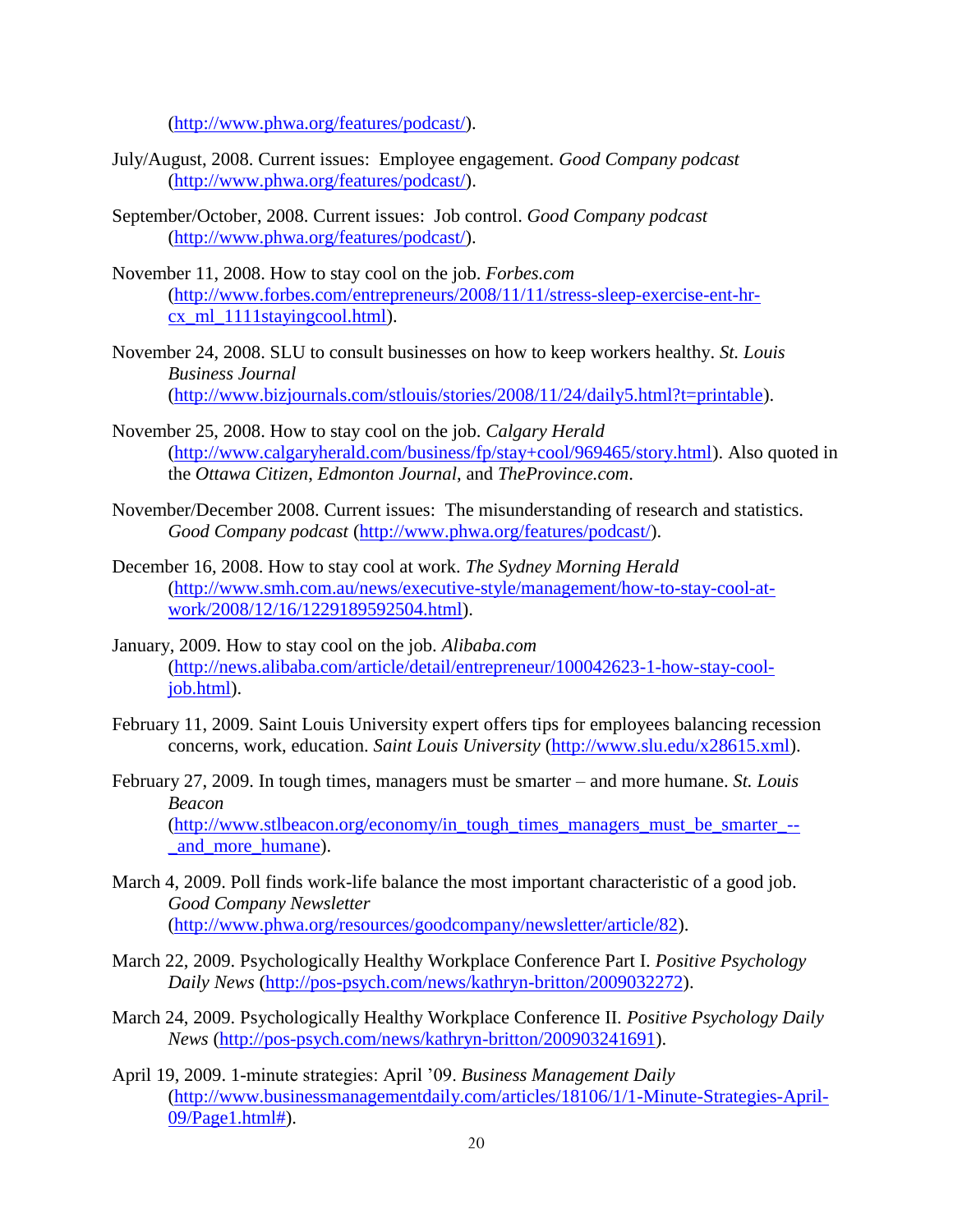- May 8, 2009. Layoffs, bankruptcy, salary Freezes, Oh My! SLU panel looks at creating a great workplace during recession. *Saint Louis University* [\(http://www.slu.edu/x30347.xml\)](http://www.slu.edu/x30347.xml).
- July 13, 2009. How to get a grip on stress in a stressful economy. [\(http://www.scribd.com/doc/19295104/How-to-Get-a-Grip-on-Stress-in-a-Stressful-](http://www.scribd.com/doc/19295104/How-to-Get-a-Grip-on-Stress-in-a-Stressful-Economy)[Economy\)](http://www.scribd.com/doc/19295104/How-to-Get-a-Grip-on-Stress-in-a-Stressful-Economy)
- December 4, 2009. Online program offers 21<sup>st</sup> century tools for sales leadership success. Saint *Louis University* [\(http://www.slu.edu/x33147.xml\)](http://www.slu.edu/x33147.xml).
- February 17, 2010. Educational flexibility offers options to advance careers, maintain life balance. *Saint Louis University* [\(http://www.slu.edu/x35104.xml\)](http://www.slu.edu/x35104.xml).
- February 22, 2010. Work/life news for the week ending 2/20/2010. *Career Life Connection* [\(http://www.careerlifeconnection.com/blog/2010/02/22/worklife-news-for-the-week](http://www.careerlifeconnection.com/blog/2010/02/22/worklife-news-for-the-week-ending-2202010/)[ending-2202010/\)](http://www.careerlifeconnection.com/blog/2010/02/22/worklife-news-for-the-week-ending-2202010/).
- February 24, 2010. Interactive teaching strategies. *The Notebook* [\(http://www.slu.edu/centers/cte/notebook\\_ol/12\\_3/sps.html\)](http://www.slu.edu/centers/cte/notebook_ol/12_3/sps.html).
- March 16, 2010. The benchmarks for a psychologically healthy workplace. *Work-Life Nation*  [\(http://www.worklifenation.com/2010/03/the-benchmarks-for-a-psychologically-healthy](http://www.worklifenation.com/2010/03/the-benchmarks-for-a-psychologically-healthy-workplace/)[workplace/\)](http://www.worklifenation.com/2010/03/the-benchmarks-for-a-psychologically-healthy-workplace/).
- April 7, 2010. Healthy work environments give companies a competitive edge. *Medill Reports Chicago* [\(http://news.medill.northwestern.edu/chicago/news.aspx?id=162652\)](http://news.medill.northwestern.edu/chicago/news.aspx?id=162652).
- April 27, 2010. Building a positive work environment. *Real Recognition Radio*  [\(http://www.voiceamerica.com/voiceamerica/vepisode.aspx?aid=45873\)](http://www.voiceamerica.com/voiceamerica/vepisode.aspx?aid=45873).
- May 3, 2010. SLU School for Professional Studies launches online Master's programs for working professionals. *Saint Louis University* [\(http://www.slu.edu/x36745.xml\)](http://www.slu.edu/x36745.xml).
- Fall, 2010. Lifelong learners. *Universitas, 37* (1), 16-21. [\(http://www.slu.edu/Documents/universitas/UTASfall2010.pdf\)](http://www.slu.edu/Documents/universitas/UTASfall2010.pdf).
- November 12, 2010. School for Professional Studies announces new project management certification program. *Saint Louis University* [\(http://www.slu.edu/x43504.xml\)](http://www.slu.edu/x43504.xml).
- November 23, 2010. Employment news. *St. Louis American* [\(http://www.stlamerican.com/articles/2010/11/24/career\\_center/employment\\_news/career](http://www.stlamerican.com/articles/2010/11/24/career_center/employment_news/career01.txt)  $01.txt$ ).
- April 26, 2011. Forget about engagement. *Wally Bock's Three Star Leadership Blog* [\(http://blog.threestarleadership.com/2011/04/26/forget-about](http://blog.threestarleadership.com/2011/04/26/forget-about-engagement.aspx?ref=rss&utm_source=twitterfeed&utm_medium=twitter?results=1#SurveyResultsChart)[engagement.aspx?ref=rss&utm\\_source=twitterfeed&utm\\_medium=twitter?results=1#Sur](http://blog.threestarleadership.com/2011/04/26/forget-about-engagement.aspx?ref=rss&utm_source=twitterfeed&utm_medium=twitter?results=1#SurveyResultsChart) [veyResultsChart\)](http://blog.threestarleadership.com/2011/04/26/forget-about-engagement.aspx?ref=rss&utm_source=twitterfeed&utm_medium=twitter?results=1#SurveyResultsChart).
- September 15, 2011. Live Facebook chat for the American Psychological Association on the topic of work-life balance. [\(http://www.facebook.com/AmericanPsychologicalAssociation/posts/1015032018080257](http://www.facebook.com/AmericanPsychologicalAssociation/posts/10150320180802579)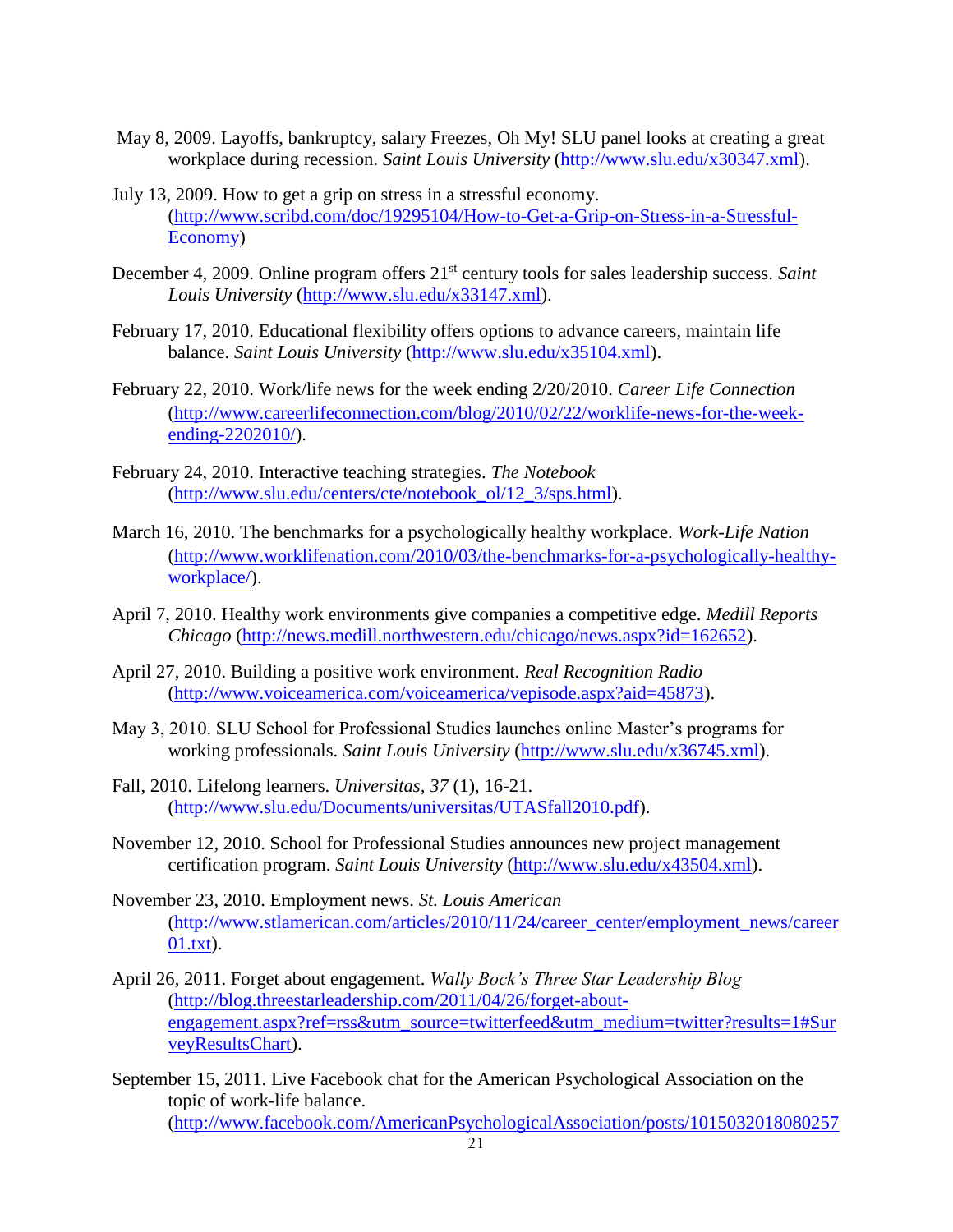[9\)](http://www.facebook.com/AmericanPsychologicalAssociation/posts/10150320180802579).

- October 2011. Bias against hiring the unemployed is legally risky counterproductive. [\(http://go.galegroup.com/ps/i.do?id=GALE%7CA274229973&v=2.1&u=siast&it=r&inP](http://go.galegroup.com/ps/i.do?id=GALE%7CA274229973&v=2.1&u=siast&it=r&inPS=true&prodId=ITOF&userGroupName=siast&p=ITOF&digest=2cc8c3146889d6d036e1dc2edc175b20&rssr=rss) [S=true&prodId=ITOF&userGroupName=siast&p=ITOF&digest=2cc8c3146889d6d036e](http://go.galegroup.com/ps/i.do?id=GALE%7CA274229973&v=2.1&u=siast&it=r&inPS=true&prodId=ITOF&userGroupName=siast&p=ITOF&digest=2cc8c3146889d6d036e1dc2edc175b20&rssr=rss) [1dc2edc175b20&rssr=rss\)](http://go.galegroup.com/ps/i.do?id=GALE%7CA274229973&v=2.1&u=siast&it=r&inPS=true&prodId=ITOF&userGroupName=siast&p=ITOF&digest=2cc8c3146889d6d036e1dc2edc175b20&rssr=rss).
- October 13, 2011. KTVI News story about the Cardinals in the post-season and workplace morale. [\(http://www.ksdk.com/news/article/281148/215/Office-morale-goes-up-when-](http://www.ksdk.com/news/article/281148/215/Office-morale-goes-up-when-Cards-win)[Cards-win\)](http://www.ksdk.com/news/article/281148/215/Office-morale-goes-up-when-Cards-win).
- September 30, 2012. Workplace flex, digital overload and stress kick off National Work & Family Month [\(http://www.worklifenation.com/2012/09/workplace-flex-digital-overload](http://www.worklifenation.com/2012/09/workplace-flex-digital-overload-stress-kick-off-national-work-family-month/)[stress-kick-off-national-work-family-month/\)](http://www.worklifenation.com/2012/09/workplace-flex-digital-overload-stress-kick-off-national-work-family-month/).
- November 27, 2012. There is no Band-Aid for workplace stress. [\(http://www.forbes.com/sites/work-in-progress/2012/11/27/there-is-no-band-aid-for](http://www.forbes.com/sites/work-in-progress/2012/11/27/there-is-no-band-aid-for-workplace-stress/)[workplace-stress/\)](http://www.forbes.com/sites/work-in-progress/2012/11/27/there-is-no-band-aid-for-workplace-stress/).
- May 30, 2013. The importance of workers' well-being. [\(http://www.billchunmd.com/the](http://www.billchunmd.com/the-importance-of-workers-well-being/)[importance-of-workers-well-being/\)](http://www.billchunmd.com/the-importance-of-workers-well-being/).
- June 10, 2013. "Total Worker Health" vs. "Wellness" vs. "Well-Being": Framing worker health issues. [\(http://newworkplace.wordpress.com/2013/06/10/total-worker-health-vs-wellness](http://newworkplace.wordpress.com/2013/06/10/total-worker-health-vs-wellness-vs-well-being-framing-worker-health-issues/)[vs-well-being-framing-worker-health-issues/\)](http://newworkplace.wordpress.com/2013/06/10/total-worker-health-vs-wellness-vs-well-being-framing-worker-health-issues/).
- June 27, 2013. 2013 Top workplaces. [\(http://www.stltoday.com/business/columns/what-makes](http://www.stltoday.com/business/columns/what-makes-for-a-good-workplace/article_6ae1bf78-e2e1-563d-804e-1c6b4dcc2611.html)[for-a-good-workplace/article\\_6ae1bf78-e2e1-563d-804e-1c6b4dcc2611.html\)](http://www.stltoday.com/business/columns/what-makes-for-a-good-workplace/article_6ae1bf78-e2e1-563d-804e-1c6b4dcc2611.html).
- July 2013. The Family-Friendly Workplace: Integrating employees' work and life and the impact on talent attraction and retention. Report produced by the Human Capital Institute [\(http://www.hci.org/files/field\\_content\\_file/Knowledge%20Universe%20Research%207-](http://www.hci.org/files/field_content_file/Knowledge%20Universe%20Research%207-10.pdf) [10.pdf\)](http://www.hci.org/files/field_content_file/Knowledge%20Universe%20Research%207-10.pdf).
- February 18, 2014. When good employees go bad: How organizations facilitate workplace deviance [\(http://cmaideas.cmaconsult.com/index.php/2014/02/when-good-employees-go](http://cmaideas.cmaconsult.com/index.php/2014/02/when-good-employees-go-bad-how-organizations-facilitate-workplace-deviance/)[bad-how-organizations-facilitate-workplace-deviance/\)](http://cmaideas.cmaconsult.com/index.php/2014/02/when-good-employees-go-bad-how-organizations-facilitate-workplace-deviance/).
- March 1, 2016. "The Psychologically Healthy Workplace: Building a Win-Win Environment for Organizations and Employees" [Review of Book] [\(http://www.nepsy.com/articles/book](http://www.nepsy.com/articles/book-reviews/the-psychologically-healthy-workplace-building-a-win-win-environment-for-organizations-and-employees/)[reviews/the-psychologically-healthy-workplace-building-a-win-win-environment-for](http://www.nepsy.com/articles/book-reviews/the-psychologically-healthy-workplace-building-a-win-win-environment-for-organizations-and-employees/)[organizations-and-employees/\)](http://www.nepsy.com/articles/book-reviews/the-psychologically-healthy-workplace-building-a-win-win-environment-for-organizations-and-employees/).
- July 12, 2016. Overworked Americans aren't taking the vacation they've earned [\(http://www.npr.org/sections/health-shots/2016/07/12/485606970/overworked](http://www.npr.org/sections/health-shots/2016/07/12/485606970/overworked-americans-arent-taking-the-vacation-theyve-earned)[americans-arent-taking-the-vacation-theyve-earned\)](http://www.npr.org/sections/health-shots/2016/07/12/485606970/overworked-americans-arent-taking-the-vacation-theyve-earned).
- July 18, 2016. Wellness programs take aim at workplace stress [\(http://www.npr.org/sections/health-shots/2016/07/18/486093979/wellness-programs](http://www.npr.org/sections/health-shots/2016/07/18/486093979/wellness-programs-take-aim-at-workplace-stress)[take-aim-at-workplace-stress\)](http://www.npr.org/sections/health-shots/2016/07/18/486093979/wellness-programs-take-aim-at-workplace-stress).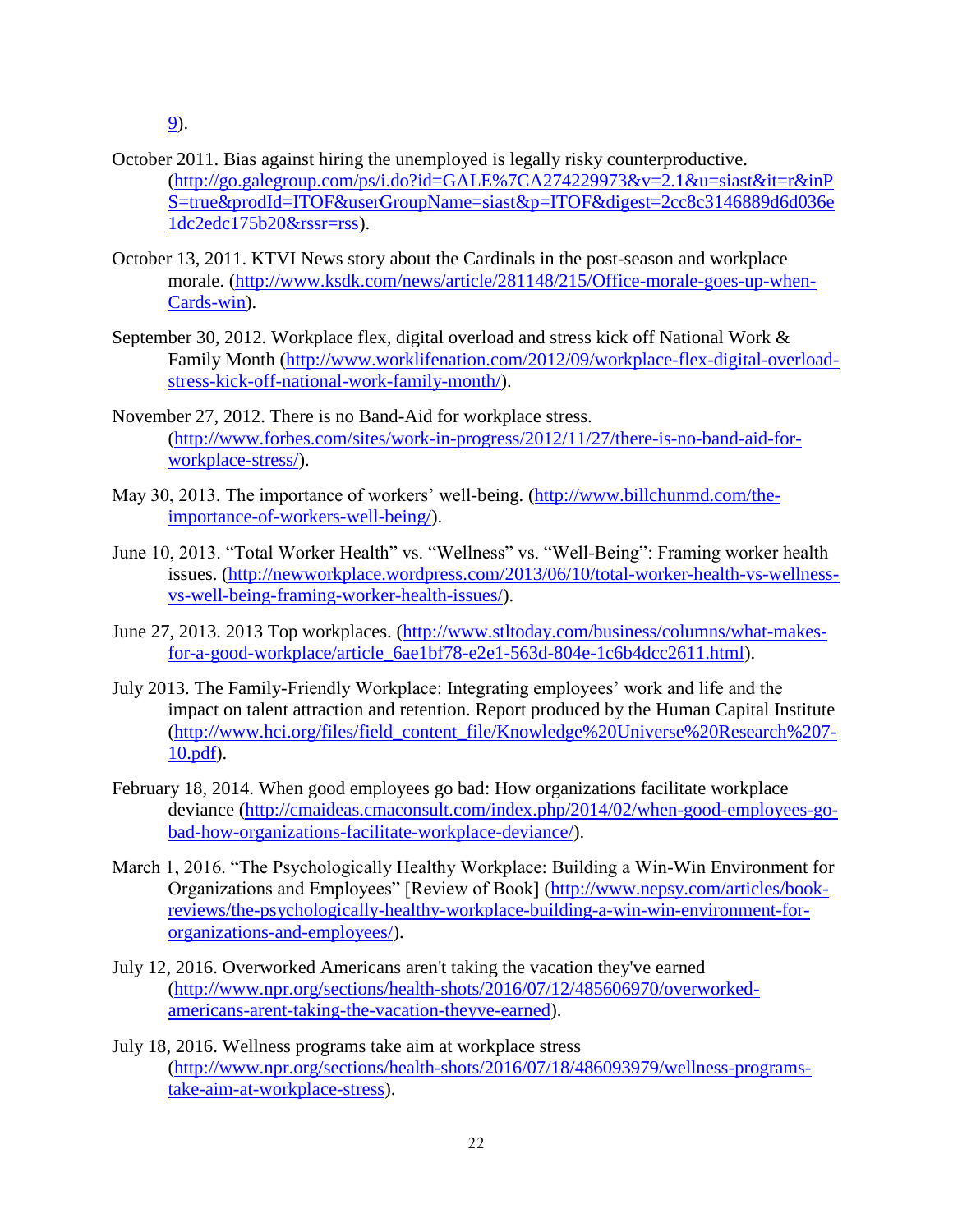- July 21, 2016. The Hamilton-inspired reason you need to take a vacation [\(http://www.deseretnews.com/article/865658336/The-Hamilton-inspired-reason-you](http://www.deseretnews.com/article/865658336/The-Hamilton-inspired-reason-you-need-to-take-a-vacation.html?pg=all)[need-to-take-a-vacation.html?pg=all\)](http://www.deseretnews.com/article/865658336/The-Hamilton-inspired-reason-you-need-to-take-a-vacation.html?pg=all).
- July 24, 2016. The Hamilton-inspired reason you need to take a vacation [\(http://www.wral.com/the-hamilton-inspired-reason-you-need-to-take-a](http://www.wral.com/the-hamilton-inspired-reason-you-need-to-take-a-vacation/15874096/)[vacation/15874096/\)](http://www.wral.com/the-hamilton-inspired-reason-you-need-to-take-a-vacation/15874096/).
- July 27, 2016. Could your job help you be less stressed? [\(http://www.huffingtonpost.com/entry/corporate-stress](http://www.huffingtonpost.com/entry/corporate-stress-management_us_5797cde4e4b0d3568f84ed43)[management\\_us\\_5797cde4e4b0d3568f84ed43\)](http://www.huffingtonpost.com/entry/corporate-stress-management_us_5797cde4e4b0d3568f84ed43).
- July 29, 2016. There are real benefits to taking a break from work [\(http://stlouis.cbslocal.com/2016/07/29/local-doctor-employees-who-take-time-off-live](http://stlouis.cbslocal.com/2016/07/29/local-doctor-employees-who-take-time-off-live-longer/)[longer/\)](http://stlouis.cbslocal.com/2016/07/29/local-doctor-employees-who-take-time-off-live-longer/).
- August 3, 2016. Building an employee-centric organization [\(http://ciotalknetwork.com/building](http://ciotalknetwork.com/building-an-employee-centric-organization/)[an-employee-centric-organization/\)](http://ciotalknetwork.com/building-an-employee-centric-organization/).
- Winter, 2017. The on-going problem of stress in the workplace. *Leader to Leader, 59-60.*  [\(http://onlinelibrary.wiley.com/doi/10.1002/ltl.20278/full\)](http://onlinelibrary.wiley.com/doi/10.1002/ltl.20278/full)
- May 24, 2017. Americans gave up half of their vacation days last year. *CNN Money* [\(http://money.cnn.com/2017/05/24/news/vacation-days-unused/\)](http://money.cnn.com/2017/05/24/news/vacation-days-unused/).
- July 18, 2017. 2017's most and least stressed cities in America. *Wallet Hub*  [\(https://wallethub.com/edu/most-least-stressed-cities/22759/#matthew-j-grawitch\)](https://wallethub.com/edu/most-least-stressed-cities/22759/#matthew-j-grawitch).
- July 18, 2017. Overland Park among least-stressed cities in the country, analysis finds. *The Kansas City Star* [\(http://www.kansascity.com/news/local/article161935973.html\)](http://www.kansascity.com/news/local/article161935973.html).
- August 29, 2018. Labeled 'toxic' or not, a difficult work environment can take a lasting toll, say St. Louis experts. *St. Louis Public Radio* [\(http://news.stlpublicradio.org/post/labeled](http://news.stlpublicradio.org/post/labeled-toxic-or-not-difficult-work-environment-can-take-lasting-toll-say-st-louis-experts#stream/0)[toxic-or-not-difficult-work-environment-can-take-lasting-toll-say-st-louis](http://news.stlpublicradio.org/post/labeled-toxic-or-not-difficult-work-environment-can-take-lasting-toll-say-st-louis-experts#stream/0)[experts#stream/0\)](http://news.stlpublicradio.org/post/labeled-toxic-or-not-difficult-work-environment-can-take-lasting-toll-say-st-louis-experts#stream/0).

#### *BLOG POSTINGS:*

- March 18, 2008. Have you had your work-life balance this week? *Good Company blog*  [\(http://www.phwa.org/features/blog/2008/03/have-you-had-your-worklife-bal.php\)](http://www.phwa.org/features/blog/2008/03/have-you-had-your-worklife-bal.php).
- March 31, 2008. What about dads Don't we get work-life balance too? *Good Company blog*  [\(http://www.phwa.org/features/blog/2008/03/what-about-dads-dont-we-get-wo.php\)](http://www.phwa.org/features/blog/2008/03/what-about-dads-dont-we-get-wo.php).
- May 7, 2008. Are we stressing out our kids? *Good Company blog* [\(http://www.phwa.org/features/blog/2008/05/are-we-stressing-out-our-kids.php\)](http://www.phwa.org/features/blog/2008/05/are-we-stressing-out-our-kids.php).
- November 21, 2008. Can "consumers" make effective healthcare decisions? *Good Company blog* [\(http://www.phwa.org/features/blog/2008/11/can-consumers-make-effective-h.php\)](http://www.phwa.org/features/blog/2008/11/can-consumers-make-effective-h.php).
- December 15, 2008. Does taking work home really mean less balance? *Good Company blog*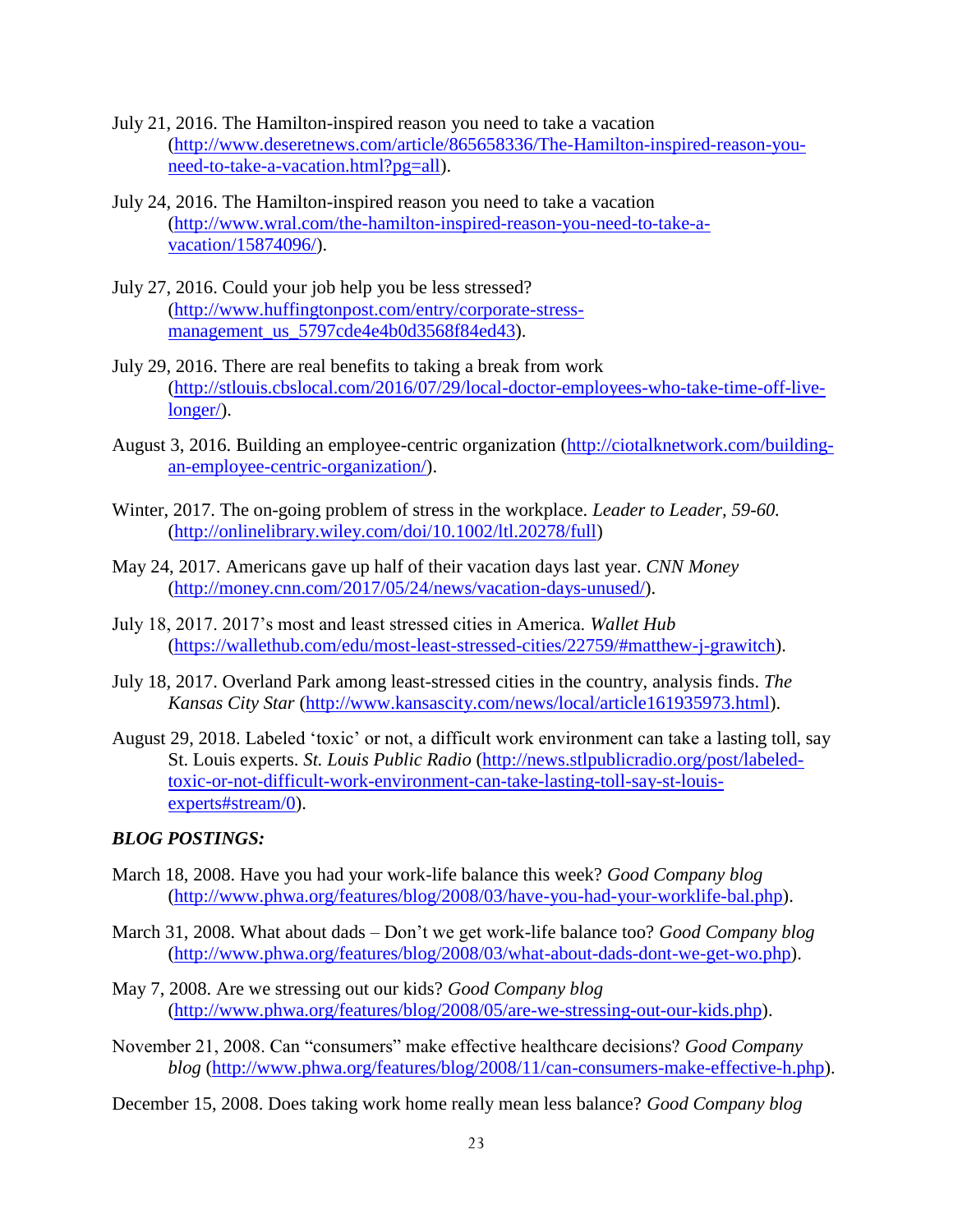[\(http://www.phwa.org/features/blog/2008/12/does-taking-work-home-really-m.php\)](http://www.phwa.org/features/blog/2008/12/does-taking-work-home-really-m.php).

- June 19, 2008. Incentives and awards and gifts, oh my! *Good Company blog* [\(http://www.phwa.org/features/blog/2008/05/incentives-and-awards-and-gift.php\)](http://www.phwa.org/features/blog/2008/05/incentives-and-awards-and-gift.php).
- July 23, 2008. Employee engagement is what you make of it. *Good Company blog*  [\(http://www.phwa.org/features/blog/2008/07/employee-engagement-is-what-yo.php\)](http://www.phwa.org/features/blog/2008/07/employee-engagement-is-what-yo.php).
- September 17, 2008. Shifting whom conforms to whom? *Good Company blog*  [\(http://www.phwa.org/features/blog/2008/09/shifting-who-conforms-to-whom.php\)](http://www.phwa.org/features/blog/2008/09/shifting-who-conforms-to-whom.php).
- October 24, 2008. Are wellness programs working? *Good Company blog*  [\(http://www.phwa.org/features/blog/2008/10/are-wellness-programs-working.php\)](http://www.phwa.org/features/blog/2008/10/are-wellness-programs-working.php).
- November 10, 2008. Will time off be the next ting to go? A 'flexible' alternative. *Good Company blog* [\(http://www.phwa.org/features/blog/2008/11/will-time-off-be-the-next](http://www.phwa.org/features/blog/2008/11/will-time-off-be-the-next-thin.php)[thin.php\)](http://www.phwa.org/features/blog/2008/11/will-time-off-be-the-next-thin.php).
- January 9, 2009. Tough economic times call for employee involvement. *Good Company blog*  [\(http://www.phwa.org/features/blog/2009/01/tough-economic-times-call-for.php\)](http://www.phwa.org/features/blog/2009/01/tough-economic-times-call-for.php).
- February 11, 2009. Who needs training anyway? *Good Company blog* [\(http://www.phwa.org/features/blog/2009/02/who-needs-training-anyway.php\)](http://www.phwa.org/features/blog/2009/02/who-needs-training-anyway.php).
- February 20, 2009. Oops! We made a mistake! *Good Company blog* [\(http://www.phwa.org/features/blog/2009/02/oops-we-made-a-mistake.php\)](http://www.phwa.org/features/blog/2009/02/oops-we-made-a-mistake.php).
- March 13, 2009. Draw a line: Behaviors or Outcomes. *Good Company Blog* [\(http://www.phwa.org/resources/goodcompany/blog/2009/03/draw-a-line-behaviors-or](http://www.phwa.org/resources/goodcompany/blog/2009/03/draw-a-line-behaviors-or-outco.php)[outco.php\)](http://www.phwa.org/resources/goodcompany/blog/2009/03/draw-a-line-behaviors-or-outco.php).
- April 3, 2009. Can I really attain work-life balance? *Good Company Blog*  [\(http://www.phwa.org/resources/goodcompany/blog/2009/04/can-i-really-attain-worklife](http://www.phwa.org/resources/goodcompany/blog/2009/04/can-i-really-attain-worklife-b.php)[b.php\)](http://www.phwa.org/resources/goodcompany/blog/2009/04/can-i-really-attain-worklife-b.php).
- April 13, 2009. Is emotional intelligence the Holy Grail? *Good Company Blog* [\(http://www.phwa.org/resources/goodcompany/blog/2009/04/is-emotional-intelligence](http://www.phwa.org/resources/goodcompany/blog/2009/04/is-emotional-intelligence-the.php)[the.php\)](http://www.phwa.org/resources/goodcompany/blog/2009/04/is-emotional-intelligence-the.php).
- April 28, 2009. The lesson of bird flu and swine flu for organizations. *Good Company Blog* [\(http://www.phwa.org/resources/goodcompany/blog/2009/04/the-lesson-of-bird-flu-and](http://www.phwa.org/resources/goodcompany/blog/2009/04/the-lesson-of-bird-flu-and-swi-1.php)[swi-1.php\)](http://www.phwa.org/resources/goodcompany/blog/2009/04/the-lesson-of-bird-flu-and-swi-1.php).
- May 7, 2009. Goal-setting principles: Problematic or universal. *Good Company Blog*  [\(http://www.phwa.org/resources/goodcompany/blog/2009/05/goalsetting-principles](http://www.phwa.org/resources/goodcompany/blog/2009/05/goalsetting-principles-problem.php)[problem.php\)](http://www.phwa.org/resources/goodcompany/blog/2009/05/goalsetting-principles-problem.php).
- May 20, 2009. Participating in "weisure"…or are people that naïve? *Good Company Blog* [\(http://www.phwa.org/resources/goodcompany/blog/2009/05/participating-in-weisure-or](http://www.phwa.org/resources/goodcompany/blog/2009/05/participating-in-weisure-or-ar.php)[ar.php\)](http://www.phwa.org/resources/goodcompany/blog/2009/05/participating-in-weisure-or-ar.php).
- August 5, 2009. Whose fault is it that you're unhappy at work anyway? *Good Company Blog*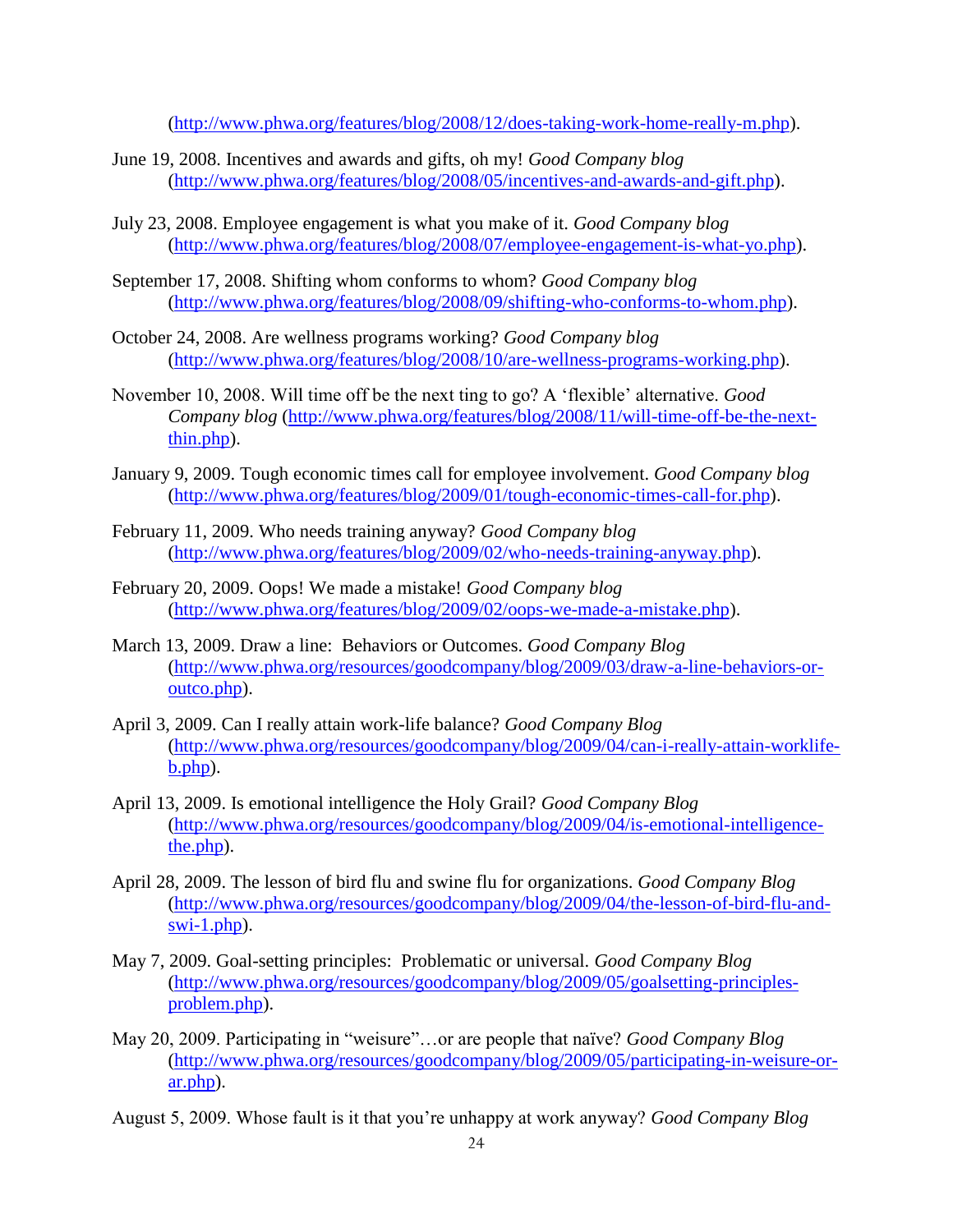[\(http://www.phwa.org/resources/goodcompany/blog/2009/08/whose-fault-is-it-that](http://www.phwa.org/resources/goodcompany/blog/2009/08/whose-fault-is-it-that-youre-u.php)[youre-u.php\)](http://www.phwa.org/resources/goodcompany/blog/2009/08/whose-fault-is-it-that-youre-u.php).

- September 3, 2009. Watch out or engagement may cost you money and produce no results. *Good Company Blog* [\(http://www.phwa.org/resources/goodcompany/blog/2009/09/watch-out](http://www.phwa.org/resources/goodcompany/blog/2009/09/watch-out-or-engagement-may-co.php)[or-engagement-may-co.php\)](http://www.phwa.org/resources/goodcompany/blog/2009/09/watch-out-or-engagement-may-co.php).
- October 7, 2009. Faulty assumptions in creating a psychologically healthy workplace. *Good Company Blog* [\(http://www.phwa.org/resources/goodcompany/blog/2009/10/faulty](http://www.phwa.org/resources/goodcompany/blog/2009/10/faulty-assumptions-in-creating.php)[assumptions-in-creating.php\)](http://www.phwa.org/resources/goodcompany/blog/2009/10/faulty-assumptions-in-creating.php).
- November 4, 2009. Why doing things right doesn't always produce desired results. *Good Company Blog* [\(http://www.phwa.org/resources/goodcompany/blog/2009/11/why-doing](http://www.phwa.org/resources/goodcompany/blog/2009/11/why-doing-things-right-doesnt.php)[things-right-doesnt.php\)](http://www.phwa.org/resources/goodcompany/blog/2009/11/why-doing-things-right-doesnt.php).
- January 9, 2010. A systemic approach to creating a psychologically healthy workplace. *Good Company Blog* [\(http://www.phwa.org/resources/goodcompany/blog/2010/01/a-systemic](http://www.phwa.org/resources/goodcompany/blog/2010/01/a-systemic-approach-to-creatin.php)[approach-to-creatin.php\)](http://www.phwa.org/resources/goodcompany/blog/2010/01/a-systemic-approach-to-creatin.php).
- February 11, 2010. Don't always believe the hype: Ask for sound numbers (and promises). *Good Company Blog* [\(http://www.phwa.org/resources/goodcompany/blog/2010/02/dont](http://www.phwa.org/resources/goodcompany/blog/2010/02/dont-always-believe-the-hype-a.php)[always-believe-the-hype-a.php\)](http://www.phwa.org/resources/goodcompany/blog/2010/02/dont-always-believe-the-hype-a.php).
- March 10, 2010. Welcome to Professional Perspectives. *Professional Perspectives*  [\(http://www.slu.edu/blogs/sps-faculty/2010/03/10/welcome-to-professional](http://www.slu.edu/blogs/sps-faculty/2010/03/10/welcome-to-professional-perspectives/)[perspectives/\)](http://www.slu.edu/blogs/sps-faculty/2010/03/10/welcome-to-professional-perspectives/).
- March 25, 2010. Are younger workers lazier? *Professional Perspectives*  [\(http://www.slu.edu/blogs/sps-faculty/2010/03/25/are-younger-workers-lazier/\)](http://www.slu.edu/blogs/sps-faculty/2010/03/25/are-younger-workers-lazier/).
- March 26, 2010. "Work is just making a living?" I'm so sorry! *Good Company Blog*  [\(http://www.phwa.org/resources/goodcompany/blog/2010/03/work-is-just-making-a](http://www.phwa.org/resources/goodcompany/blog/2010/03/work-is-just-making-a-living-i.php)[living-i.php\)](http://www.phwa.org/resources/goodcompany/blog/2010/03/work-is-just-making-a-living-i.php).
- April 9, 2010. Why social science cannot predict the extreme. *Professional Perspectives* [\(http://www.slu.edu/blogs/sps-faculty/2010/04/09/why-social-science-cannot-predict-the](http://www.slu.edu/blogs/sps-faculty/2010/04/09/why-social-science-cannot-predict-the-extreme/)[extreme/\)](http://www.slu.edu/blogs/sps-faculty/2010/04/09/why-social-science-cannot-predict-the-extreme/).
- April 29, 2010. Why Leadership & Organizational Development? *Professional Perspectives*  [\(http://www.slu.edu/blogs/sps-faculty/2010/04/29/why-leadership-organizational](http://www.slu.edu/blogs/sps-faculty/2010/04/29/why-leadership-organizational-development/)[development/\)](http://www.slu.edu/blogs/sps-faculty/2010/04/29/why-leadership-organizational-development/).
- May 3, 2010. Do you value rewards or recognition? *Good Company Blog*  [\(http://www.phwa.org/resources/goodcompany/blog/2010/05/do-you-value-rewards-or](http://www.phwa.org/resources/goodcompany/blog/2010/05/do-you-value-rewards-or-recogn.php)[recogn.php\)](http://www.phwa.org/resources/goodcompany/blog/2010/05/do-you-value-rewards-or-recogn.php).
- May 27, 2010. Effective communication is more important than your IQ. *Professional Perspectives* [\(http://www.slu.edu/blogs/sps-faculty/2010/05/27/effective-communication](http://www.slu.edu/blogs/sps-faculty/2010/05/27/effective-communication-is-more-important-than-your-iq/)[is-more-important-than-your-iq/\)](http://www.slu.edu/blogs/sps-faculty/2010/05/27/effective-communication-is-more-important-than-your-iq/).
- June 22, 2010. Gallup's five well-being indicators: Seems like something's missing. *Good*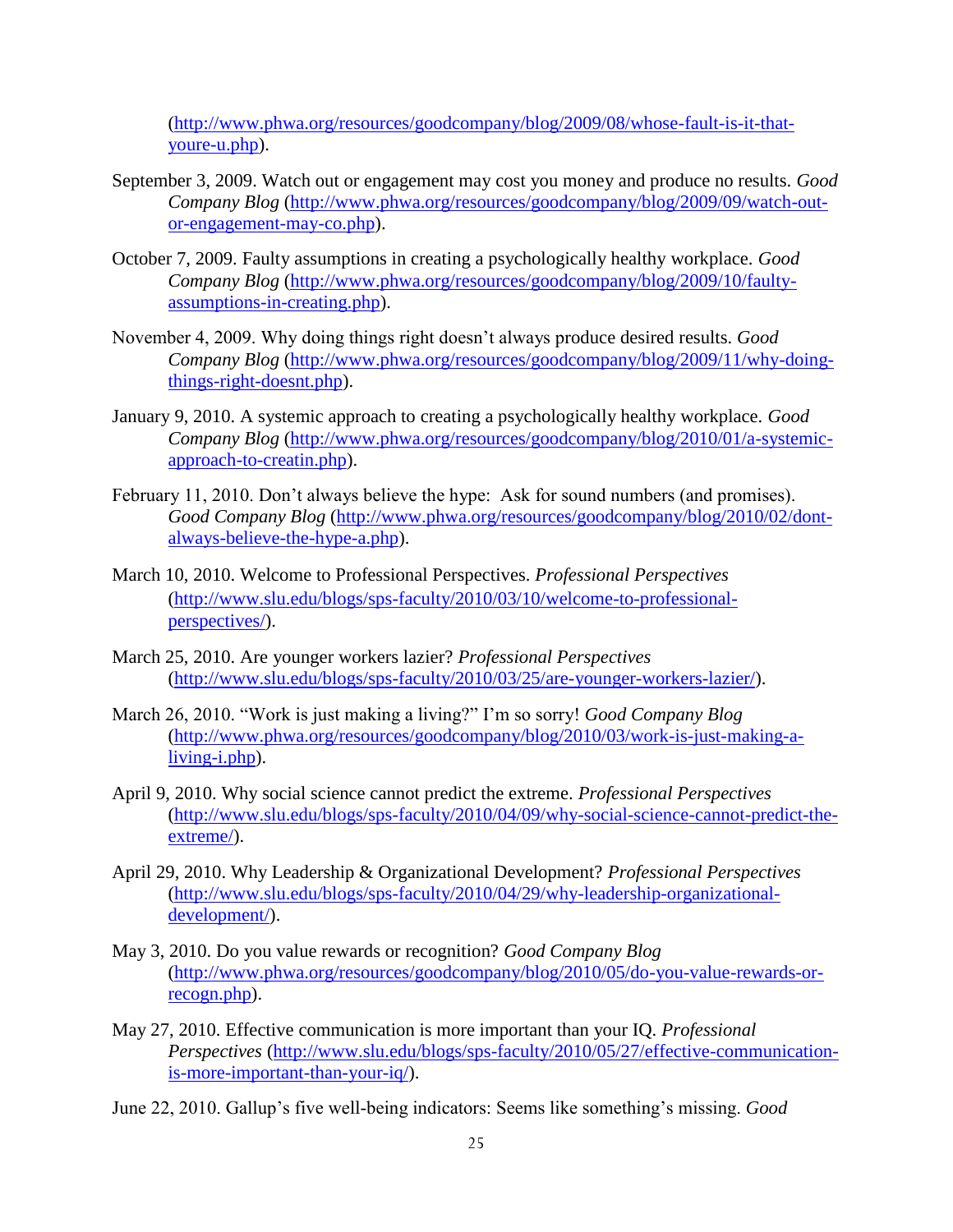*Company Blog* [\(http://www.phwa.org/resources/goodcompany/blog/2010/06/gallups](http://www.phwa.org/resources/goodcompany/blog/2010/06/gallups-five-wellbeing-indicat.php)[five-wellbeing-indicat.php\)](http://www.phwa.org/resources/goodcompany/blog/2010/06/gallups-five-wellbeing-indicat.php).

- July 26, 2010. It's not what you make, it's how you like your work. *Good Company Blog* [\(http://www.phwa.org/resources/goodcompany/blog/2010/07/its-not-what-you-make-its](http://www.phwa.org/resources/goodcompany/blog/2010/07/its-not-what-you-make-its-how.php)[how.php\)](http://www.phwa.org/resources/goodcompany/blog/2010/07/its-not-what-you-make-its-how.php).
- August 1, 2010. Things I've learned along the way. *Professional Perspectives*  [\(http://www.slu.edu/blogs/sps-faculty/2010/08/01/things-ive-learned-along-the-way/\)](http://www.slu.edu/blogs/sps-faculty/2010/08/01/things-ive-learned-along-the-way/).
- October 14, 2010. Gearing up for graduate courses. *Professional Perspectives*  [\(http://www.slu.edu/blogs/sps-faculty/2010/10/14/gearing-up-for-graduate-courses/\)](http://www.slu.edu/blogs/sps-faculty/2010/10/14/gearing-up-for-graduate-courses/).
- October 27, 2010. Optimize your resource allocation. *Good Company Blog* [\(http://www.phwa.org/resources/goodcompany/blog/2010/10/optimize-your-resource](http://www.phwa.org/resources/goodcompany/blog/2010/10/optimize-your-resource-allocat.php)[allocat.php\)](http://www.phwa.org/resources/goodcompany/blog/2010/10/optimize-your-resource-allocat.php).
- December 21, 2010. Gearing up for the holidays. *Professional Perspectives*  [\(http://www.slu.edu/blogs/sps-faculty/2010/12/21/gearing-up-for-the-holidays/\)](http://www.slu.edu/blogs/sps-faculty/2010/12/21/gearing-up-for-the-holidays/).
- January 3, 2011. Small businesses have a leg up. *Good Company Blog*  [\(http://www.phwa.org/resources/goodcompany/blog/2011/01/small-businesses-have-a](http://www.phwa.org/resources/goodcompany/blog/2011/01/small-businesses-have-a-leg-up.php)[leg-up.php\)](http://www.phwa.org/resources/goodcompany/blog/2011/01/small-businesses-have-a-leg-up.php).
- February 14, 2011. Do you think multitasking is a good thing? If so, you would be incorrect. *Good Company Blog* [\(http://www.phwa.org/resources/goodcompany/blog/2011/02/do](http://www.phwa.org/resources/goodcompany/blog/2011/02/do-you-think-multitasking-is-a.php)[you-think-multitasking-is-a.php\)](http://www.phwa.org/resources/goodcompany/blog/2011/02/do-you-think-multitasking-is-a.php).
- February, 24, 2011. Need to improve your work-life interface? Don't think multitasking is the answer. *Professional Perspectives* [\(http://www.slu.edu/blogs/sps](http://www.slu.edu/blogs/sps-faculty/2011/02/24/need-to-improve-your-work-life-interface-don%E2%80%99t-think-multitasking-is-the-answer/)[faculty/2011/02/24/need-to-improve-your-work-life-interface-don%E2%80%99t-think](http://www.slu.edu/blogs/sps-faculty/2011/02/24/need-to-improve-your-work-life-interface-don%E2%80%99t-think-multitasking-is-the-answer/)[multitasking-is-the-answer/\)](http://www.slu.edu/blogs/sps-faculty/2011/02/24/need-to-improve-your-work-life-interface-don%E2%80%99t-think-multitasking-is-the-answer/).
- March 24, 2011. Why motivational speakers are a waste of money. *Good Company Blog*  [\(http://www.phwa.org/resources/goodcompany/blog/2011/03/why-motivational-speakers](http://www.phwa.org/resources/goodcompany/blog/2011/03/why-motivational-speakers-are.php)[are.php\)](http://www.phwa.org/resources/goodcompany/blog/2011/03/why-motivational-speakers-are.php).
- April 20, 2011. Reflections on the Psychologically Healthy Workplace Conference. *Good Company Blog* [\(http://www.phwa.org/resources/goodcompany/blog/2011/04/reflections](http://www.phwa.org/resources/goodcompany/blog/2011/04/reflections-on-the-psychologic.php)[on-the-psychologic.php\)](http://www.phwa.org/resources/goodcompany/blog/2011/04/reflections-on-the-psychologic.php).
- April 21, 2011. A psychologically healthy workplace: Some things to keep in mind. *Professional Perspectives* [\(http://www.slu.edu/blogs/sps-faculty/2011/04/21/a](http://www.slu.edu/blogs/sps-faculty/2011/04/21/a-psychologically-healthy-workplace-some-things-to-keep-in-mind/)[psychologically-healthy-workplace-some-things-to-keep-in-mind/\)](http://www.slu.edu/blogs/sps-faculty/2011/04/21/a-psychologically-healthy-workplace-some-things-to-keep-in-mind/).
- May 6, 2011. Is trust synonymous with engagement? *Professional Perspectives*  [\(http://www.slu.edu/blogs/sps-faculty/2011/05/06/is-trust-synonymous-with](http://www.slu.edu/blogs/sps-faculty/2011/05/06/is-trust-synonymous-with-engagement/)[engagement/\)](http://www.slu.edu/blogs/sps-faculty/2011/05/06/is-trust-synonymous-with-engagement/).
- May 10, 2011. Staying or leaving: A lack of consistency. *Good Company Blog*  [\(http://www.phwa.org/resources/goodcompany/blog/2011/05/staying-or-leaving-a-lack-](http://www.phwa.org/resources/goodcompany/blog/2011/05/staying-or-leaving-a-lack-of-c.php)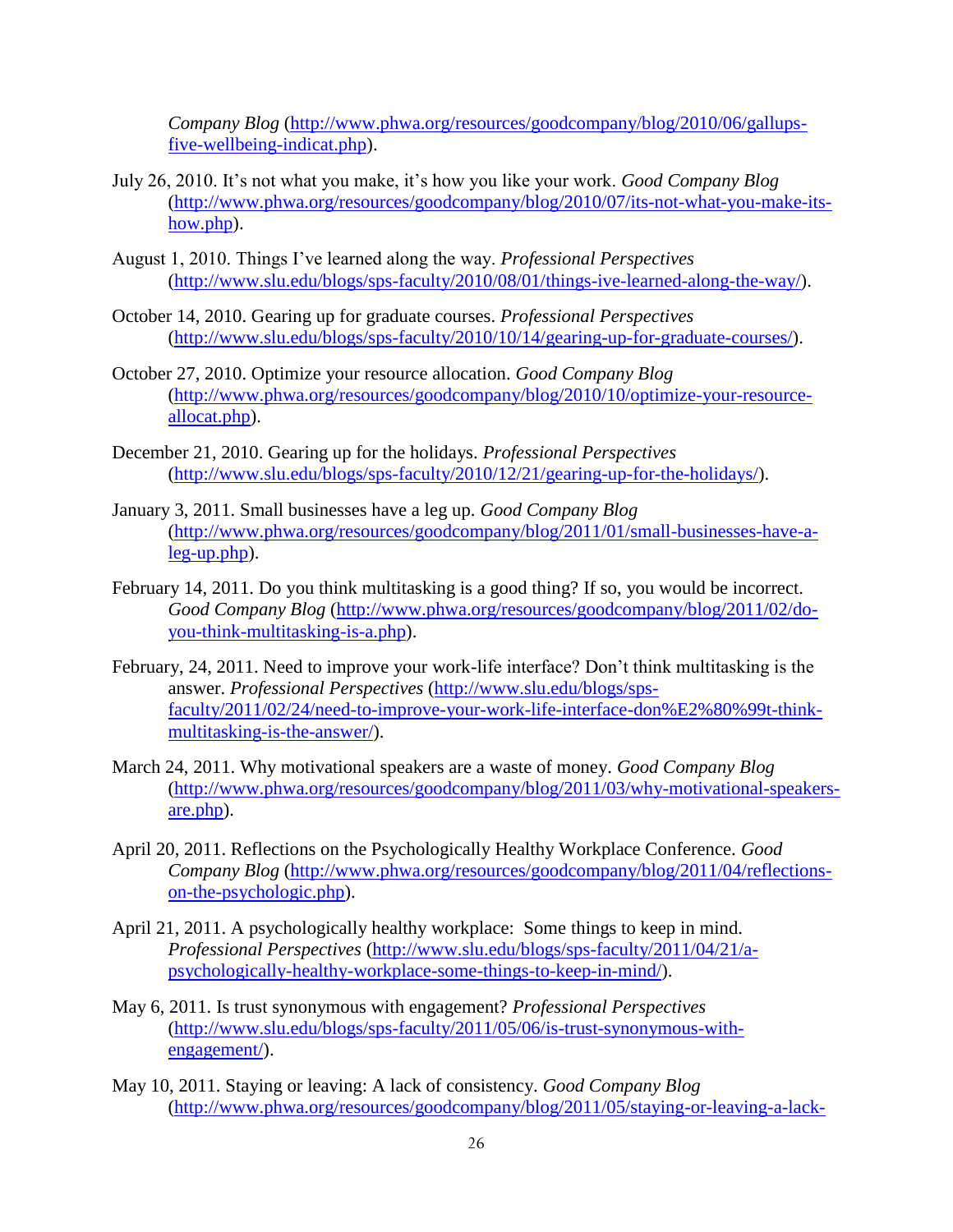[of-c.php\)](http://www.phwa.org/resources/goodcompany/blog/2011/05/staying-or-leaving-a-lack-of-c.php).

- June 14, 2011. Getting more out of your employee surveys. *Good Company Blog*  [\(http://www.phwa.org/resources/goodcompany/blog/2011/06/getting-more-out-of-your](http://www.phwa.org/resources/goodcompany/blog/2011/06/getting-more-out-of-your-surve.php)[surve.php\)](http://www.phwa.org/resources/goodcompany/blog/2011/06/getting-more-out-of-your-surve.php).
- June 26, 2011. Demystifying employee engagement. *EMP-Higher* [\(http://www.emphigher.com/?p=3147\)](http://www.emphigher.com/?p=3147).
- July 13, 2011. Don't try too hard to be happy. *Good Company Blog* [\(http://www.phwa.org/resources/goodcompany/blog/2011/07/dont-try-too-hard-to-be](http://www.phwa.org/resources/goodcompany/blog/2011/07/dont-try-too-hard-to-be-happy.php)[happy.php\)](http://www.phwa.org/resources/goodcompany/blog/2011/07/dont-try-too-hard-to-be-happy.php).
- August 19, 2011. Finally! Realistic writing on work-life balance. *Good Company Blog* [\(http://www.phwa.org/resources/goodcompany/blog/2011/08/finally-realistic-writing-on](http://www.phwa.org/resources/goodcompany/blog/2011/08/finally-realistic-writing-on-w.php)[w.php\)](http://www.phwa.org/resources/goodcompany/blog/2011/08/finally-realistic-writing-on-w.php).
- September 28, 2011. Hypocrisy reigns! *Good Company Blog* [\(http://www.phwa.org/resources/goodcompany/blog/2011/09/hypocrisy-reigns.php\)](http://www.phwa.org/resources/goodcompany/blog/2011/09/hypocrisy-reigns.php).
- November 29, 2011. Why do we micromanage? *Good Company Blog*  [\(http://www.phwa.org/resources/goodcompany/blog/2011/11/why-do-we](http://www.phwa.org/resources/goodcompany/blog/2011/11/why-do-we-micromanage.php)[micromanage.php\)](http://www.phwa.org/resources/goodcompany/blog/2011/11/why-do-we-micromanage.php).
- March 5, 2012. Workplace stress needs to be reined in. *Good Company Blog*  [\(http://www.phwa.org/resources/goodcompany/blog/2012/03/workplace-stress-needs-to](http://www.phwa.org/resources/goodcompany/blog/2012/03/workplace-stress-needs-to-be-r.php)[be-r.php\)](http://www.phwa.org/resources/goodcompany/blog/2012/03/workplace-stress-needs-to-be-r.php).
- May 4, 2012. Is Netflix's new policy the future of vacation? *Good Company Blog*  [\(http://www.phwa.org/resources/goodcompany/blog/2012/05/is-netflixs-new-policy-the](http://www.phwa.org/resources/goodcompany/blog/2012/05/is-netflixs-new-policy-the-fut.php)[fut.php\)](http://www.phwa.org/resources/goodcompany/blog/2012/05/is-netflixs-new-policy-the-fut.php).
- August 31, 2012. Motivation is good for productivity. *Good Company Blog*  [\(http://www.phwa.org/resources/goodcompany/blog/2012/08/motivation-is-good-for](http://www.phwa.org/resources/goodcompany/blog/2012/08/motivation-is-good-for-product.php)[product.php\)](http://www.phwa.org/resources/goodcompany/blog/2012/08/motivation-is-good-for-product.php).
- September 27, 2012. Instant responding must be managed to work. *Good Company Blog*  [\(http://www.phwa.org/resources/goodcompany/blog/2012/09/instant-responding-must](http://www.phwa.org/resources/goodcompany/blog/2012/09/instant-responding-must-be-man.php)[be-man.php\)](http://www.phwa.org/resources/goodcompany/blog/2012/09/instant-responding-must-be-man.php).
- January 21, 2013. Training just isn't going to cut it anymore. *Good Company Blog* [\(http://www.phwa.org/resources/goodcompany/blog/2013/01/training-just-isnt-going-to](http://www.phwa.org/resources/goodcompany/blog/2013/01/training-just-isnt-going-to-cu.php)[cu.php\)](http://www.phwa.org/resources/goodcompany/blog/2013/01/training-just-isnt-going-to-cu.php).
- February 14, 2013. Work flexibility practices can help or hurt your career. *Professional Perspectives* [\(http://www.slu.edu/blogs/sps-faculty/2013/02/14/work-flexibility](http://www.slu.edu/blogs/sps-faculty/2013/02/14/work-flexibility-practices-can-help-or-hurt-your-career/)[practices-can-help-or-hurt-your-career/\)](http://www.slu.edu/blogs/sps-faculty/2013/02/14/work-flexibility-practices-can-help-or-hurt-your-career/).
- April 10, 2013. Stress is a problem and playing semantics doesn't change that. *Good Company Blog* [\(http://www.apaexcellence.org/resources/goodcompany/blog/2013/04/stress-is-a](http://www.apaexcellence.org/resources/goodcompany/blog/2013/04/stress-is-a-problem-and-playin.php?utm_source=feedburner&utm_medium=feed&utm_campaign=Feed%3A+PHWPGoodCompanyBlog+%28Good+Company+Blog%29&utm_content=Google+Reader)[problem-and-](http://www.apaexcellence.org/resources/goodcompany/blog/2013/04/stress-is-a-problem-and-playin.php?utm_source=feedburner&utm_medium=feed&utm_campaign=Feed%3A+PHWPGoodCompanyBlog+%28Good+Company+Blog%29&utm_content=Google+Reader)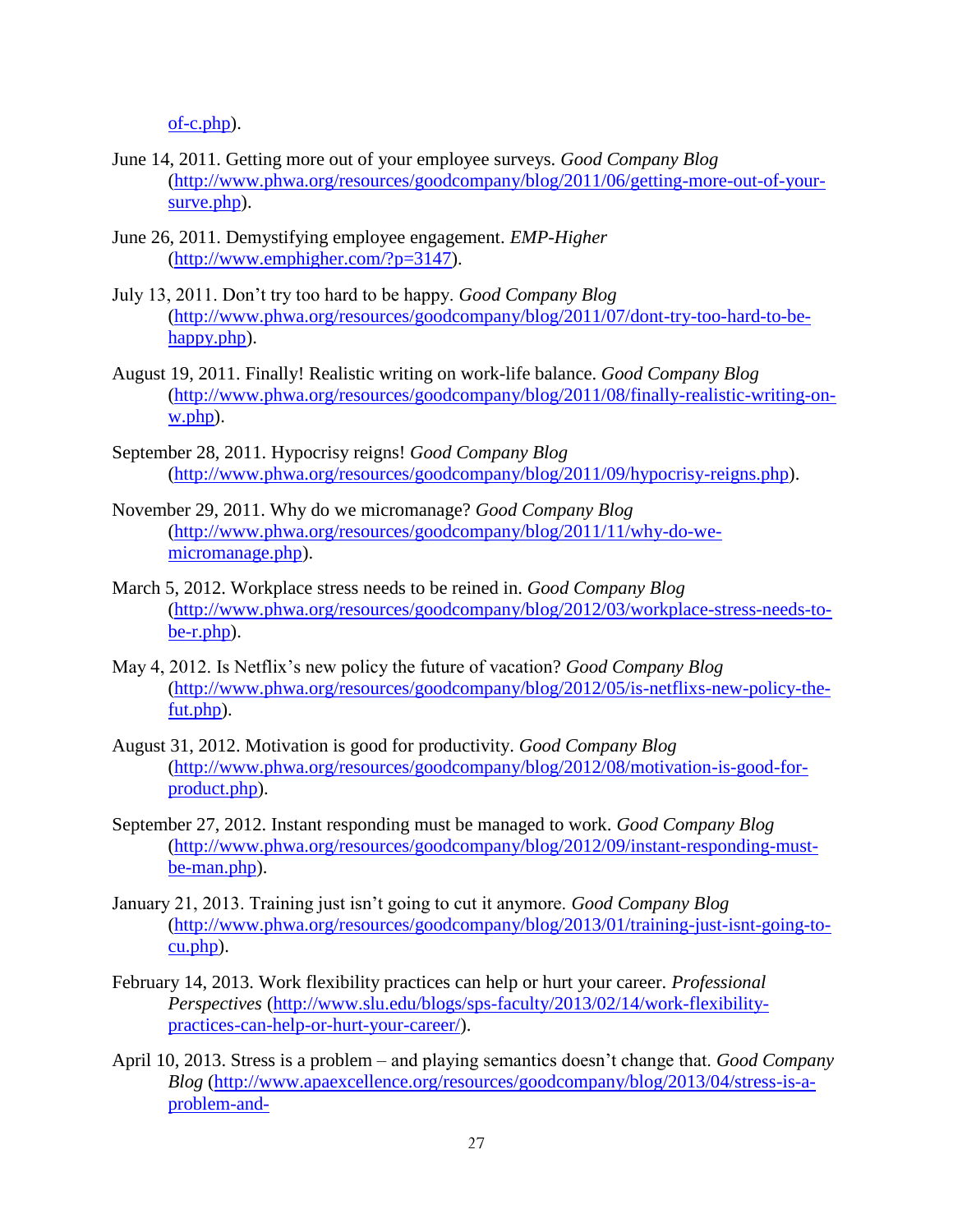[playin.php?utm\\_source=feedburner&utm\\_medium=feed&utm\\_campaign=Feed%3A+PH](http://www.apaexcellence.org/resources/goodcompany/blog/2013/04/stress-is-a-problem-and-playin.php?utm_source=feedburner&utm_medium=feed&utm_campaign=Feed%3A+PHWPGoodCompanyBlog+%28Good+Company+Blog%29&utm_content=Google+Reader) [WPGoodCompanyBlog+%28Good+Company+Blog%29&utm\\_content=Google+Reader.](http://www.apaexcellence.org/resources/goodcompany/blog/2013/04/stress-is-a-problem-and-playin.php?utm_source=feedburner&utm_medium=feed&utm_campaign=Feed%3A+PHWPGoodCompanyBlog+%28Good+Company+Blog%29&utm_content=Google+Reader)

- May 28, 2013. We should be talking about worker well-being, not worker health. *Good Company Blog* [\(http://www.apaexcellence.org/resources/goodcompany/blog/2013/05/we](http://www.apaexcellence.org/resources/goodcompany/blog/2013/05/we-should-be-talking-about-wor.php)[should-be-talking-about-wor.php\)](http://www.apaexcellence.org/resources/goodcompany/blog/2013/05/we-should-be-talking-about-wor.php).
- August 6, 2013. I agree, Bob Corlett: Ditch those engagement projects. *Good Company Blog* [\(http://www.apaexcellence.org/resources/goodcompany/blog/2013/08/i-agree-bob](http://www.apaexcellence.org/resources/goodcompany/blog/2013/08/i-agree-bob-corlett-ditch-thos.php)[corlett-ditch-thos.php\)](http://www.apaexcellence.org/resources/goodcompany/blog/2013/08/i-agree-bob-corlett-ditch-thos.php).
- September 4, 2013. I guess engagement isn't in such a bad place after all. *Good Company Blog*  [\(http://www.apaexcellence.org/resources/goodcompany/blog/2013/09/i-guess](http://www.apaexcellence.org/resources/goodcompany/blog/2013/09/i-guess-engagement-isnt-in-suc.php)[engagement-isnt-in-suc.php\)](http://www.apaexcellence.org/resources/goodcompany/blog/2013/09/i-guess-engagement-isnt-in-suc.php).
- October 10, 2013. Choose your own adventure: Mission or profit. *Good Company Blog*  [\(http://www.apaexcellence.org/resources/goodcompany/blog/2013/10/choose-your-own](http://www.apaexcellence.org/resources/goodcompany/blog/2013/10/choose-your-own-adventure-miss.php)[adventure-miss.php\)](http://www.apaexcellence.org/resources/goodcompany/blog/2013/10/choose-your-own-adventure-miss.php)
- November 18, 2013. Forced ranking is a problem, but so is coddling employees. *Good Company Blog* [\(http://www.apaexcellence.org/resources/goodcompany/blog/2013/11/forced](http://www.apaexcellence.org/resources/goodcompany/blog/2013/11/forced-ranking-is-a-problem-bu.php)[ranking-is-a-problem-bu.php\)](http://www.apaexcellence.org/resources/goodcompany/blog/2013/11/forced-ranking-is-a-problem-bu.php).
- November 19, 2013. Hey, Daddy-O…Please make it stop. *Good Company Blog*  [\(http://www.apaexcellence.org/resources/goodcompany/blog/2013/11/hey-daddyoplease](http://www.apaexcellence.org/resources/goodcompany/blog/2013/11/hey-daddyoplease-make-it-stop.php)[make-it-stop.php\)](http://www.apaexcellence.org/resources/goodcompany/blog/2013/11/hey-daddyoplease-make-it-stop.php).
- January 21, 2014. Get the duct tape Engagement alarmism is going to make my head explode! *Good Company Blog*  [\(http://www.apaexcellence.org/resources/goodcompany/blog/2014/01/get-the-duct-tape](http://www.apaexcellence.org/resources/goodcompany/blog/2014/01/get-the-duct-tape-engagement-a.php)[engagement-a.php\)](http://www.apaexcellence.org/resources/goodcompany/blog/2014/01/get-the-duct-tape-engagement-a.php).
- February 24, 2014. Business Continuity An essential competency in modern organizations. *Professional Perspectives* [\(http://www.slu.edu/blogs/sps-faculty/2014/02/24/business](http://www.slu.edu/blogs/sps-faculty/2014/02/24/business-continuity-an-essential-competency-in-modern-organizations/)[continuity-an-essential-competency-in-modern-organizations/\)](http://www.slu.edu/blogs/sps-faculty/2014/02/24/business-continuity-an-essential-competency-in-modern-organizations/).
- February 27, 2014. Cynicism makes great press, but it doesn't make you happy. *Good Company Blog* [\(http://www.apaexcellence.org/resources/goodcompany/blog/2014/02/cynicism](http://www.apaexcellence.org/resources/goodcompany/blog/2014/02/cynicism-makes-great-press-but.php)[makes-great-press-but.php\)](http://www.apaexcellence.org/resources/goodcompany/blog/2014/02/cynicism-makes-great-press-but.php).
- June 11, 2014. All great managers are exactly alike! *Good Company Blog*  [\(http://www.apaexcellence.org/resources/goodcompany/blog/2014/06/all-great](http://www.apaexcellence.org/resources/goodcompany/blog/2014/06/all-great-managers-are-exactly.php)[managers-are-exactly.php\)](http://www.apaexcellence.org/resources/goodcompany/blog/2014/06/all-great-managers-are-exactly.php).
- September 5, 2014. Things that make you go Hmm Recognition style. *Good Company Blog* [\(http://www.apaexcellence.org/resources/goodcompany/blog/2014/09/things-that-make](http://www.apaexcellence.org/resources/goodcompany/blog/2014/09/things-that-make-you-go-hmmm-r.php)[you-go-hmmm-r.php\)](http://www.apaexcellence.org/resources/goodcompany/blog/2014/09/things-that-make-you-go-hmmm-r.php).
- November 12, 2014. Work-life weirdness. *Good Company Blog.* [\(http://www.apaexcellence.org/resources/goodcompany/blog/2014/11/worklife](http://www.apaexcellence.org/resources/goodcompany/blog/2014/11/worklife-weirdness.php)[weirdness.php\)](http://www.apaexcellence.org/resources/goodcompany/blog/2014/11/worklife-weirdness.php).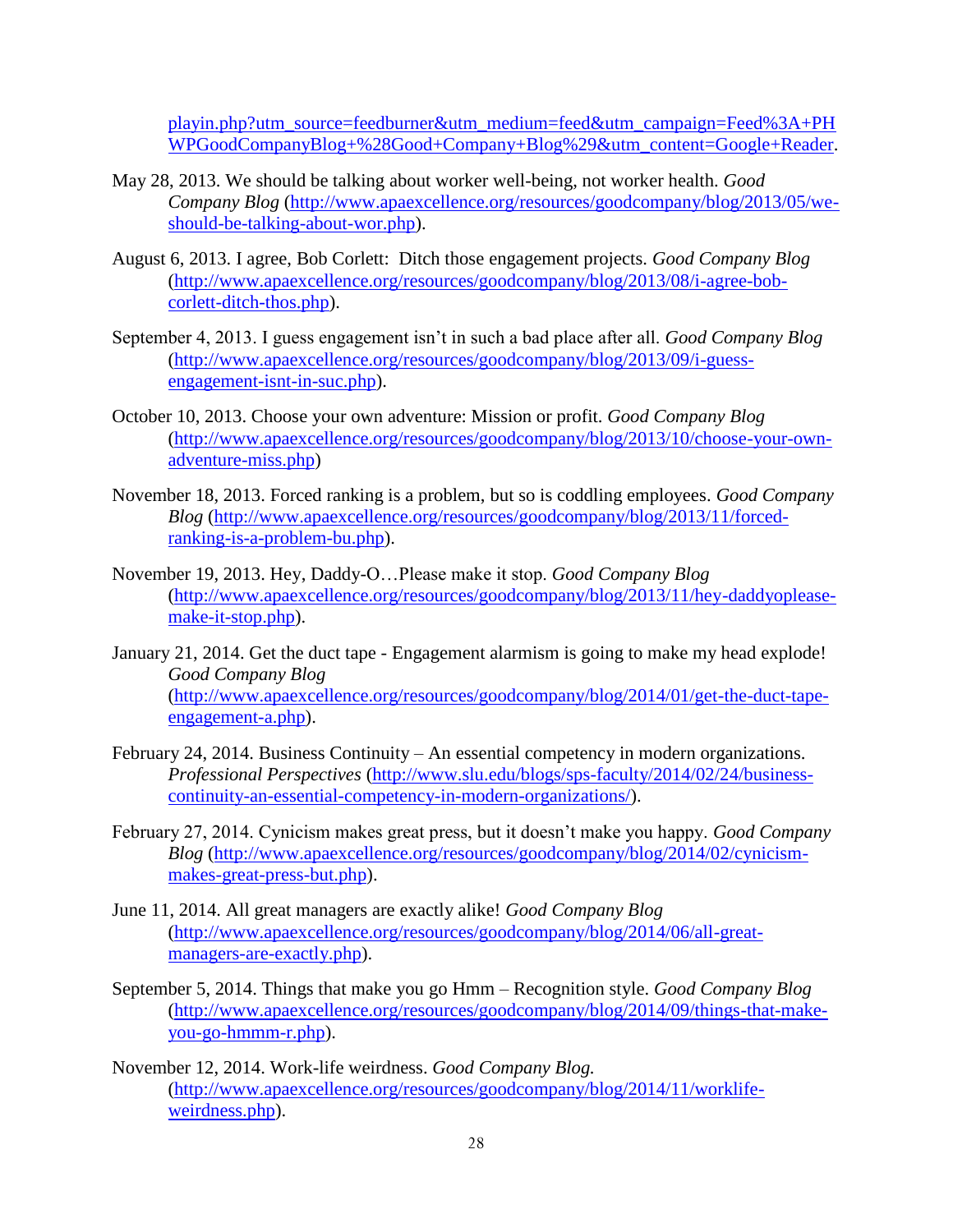- August 21, 2015. Pay may not be the way to employee happiness, but it doesn't hurt either. *Good Company Blog.*  [\(http://www.apaexcellence.org/resources/goodcompany/blog/2015/08/pay-may-not-be](http://www.apaexcellence.org/resources/goodcompany/blog/2015/08/pay-may-not-be-the-way-to-empl.php)[the-way-to-empl.php\)](http://www.apaexcellence.org/resources/goodcompany/blog/2015/08/pay-may-not-be-the-way-to-empl.php).
- September 8, 2015. Which hammer will you beat employees with? *Good Company Blog.*  [\(http://www.apaexcellence.org/resources/goodcompany/blog/2015/09/which-hammer](http://www.apaexcellence.org/resources/goodcompany/blog/2015/09/which-hammer-will-you-beat-emp.php)[will-you-beat-emp.php\)](http://www.apaexcellence.org/resources/goodcompany/blog/2015/09/which-hammer-will-you-beat-emp.php).
- January 14, 2016. Stopping the contagion of telecommuting misinformation. *Good Company Blog.* [\(http://www.apaexcellence.org/resources/goodcompany/blog/2016/01/correcting](http://www.apaexcellence.org/resources/goodcompany/blog/2016/01/correcting-telecommuting-misinformation-research.php)[telecommuting-misinformation-research.php\)](http://www.apaexcellence.org/resources/goodcompany/blog/2016/01/correcting-telecommuting-misinformation-research.php).
- April 11, 2016. Engagement and satisfaction Both important for employee performance. *Good Company Blog.*  [\(http://www.apaexcellence.org/resources/goodcompany/blog/2016/04/engagement-and](http://www.apaexcellence.org/resources/goodcompany/blog/2016/04/engagement-and-satisfaction.php)[satisfaction.php\)](http://www.apaexcellence.org/resources/goodcompany/blog/2016/04/engagement-and-satisfaction.php).
- May 26, 2016. Happiness and engagement: The pursuit of the broad and convoluted. *Good Company Blog.*  [\(http://www.apaexcellence.org/resources/goodcompany/blog/2016/05/happiness-and](http://www.apaexcellence.org/resources/goodcompany/blog/2016/05/happiness-and-engagement.php)[engagement.php\)](http://www.apaexcellence.org/resources/goodcompany/blog/2016/05/happiness-and-engagement.php).
- July 25, 2016. I'm leaving on a jet plane with my laptop. *Good Company Blog* [\(http://www.apaexcellence.org/resources/goodcompany/blog/2016/07/vacation](http://www.apaexcellence.org/resources/goodcompany/blog/2016/07/vacation-technology-npr-poll.php)[technology-npr-poll.php\)](http://www.apaexcellence.org/resources/goodcompany/blog/2016/07/vacation-technology-npr-poll.php).
- October 19, 2016. Are you sure you want to talk about that at work? *Good Company Blog*  [\(http://www.apaexcellence.org/resources/goodcompany/blog/2016/10/political-sensitive](http://www.apaexcellence.org/resources/goodcompany/blog/2016/10/political-sensitive-talk-at-work.php)[talk-at-work.php\)](http://www.apaexcellence.org/resources/goodcompany/blog/2016/10/political-sensitive-talk-at-work.php).
- October 24, 2016. Your personal experiences aren't a reason to make organizational decisions. *Good Company Blog*  [\(http://www.apaexcellence.org/resources/goodcompany/blog/2016/10/employee-surveys](http://www.apaexcellence.org/resources/goodcompany/blog/2016/10/employee-surveys-not-personal-stories.php)[not-personal-stories.php\)](http://www.apaexcellence.org/resources/goodcompany/blog/2016/10/employee-surveys-not-personal-stories.php).
- February 21, 2017. Where have all the skeptics gone? *Good Company Blog*  [\(http://www.apaexcellence.org/resources/goodcompany/blog/2017/02/where-are](http://www.apaexcellence.org/resources/goodcompany/blog/2017/02/where-are-skeptics-fake-news.php)[skeptics-fake-news.php\)](http://www.apaexcellence.org/resources/goodcompany/blog/2017/02/where-are-skeptics-fake-news.php).
- March 14, 2017. This new strategic corporate advantage needs a gut check. *Good Company Blog*  [\(http://www.apaexcellence.org/resources/goodcompany/blog/2017/03/corporate-psychic](http://www.apaexcellence.org/resources/goodcompany/blog/2017/03/corporate-psychic-skepticism.php)[skepticism.php\)](http://www.apaexcellence.org/resources/goodcompany/blog/2017/03/corporate-psychic-skepticism.php).
- May 23, 2017. Calling B.S. on engagement myths. *Good Company Blog*  [\(http://www.apaexcellence.org/resources/goodcompany/blog/2017/05/work-engagement](http://www.apaexcellence.org/resources/goodcompany/blog/2017/05/work-engagement-myths.php)[myths.php\)](http://www.apaexcellence.org/resources/goodcompany/blog/2017/05/work-engagement-myths.php).
- June 5, 2017. Oh no, say it ain't so there's no evidence for engagement alarmism? *Good Company Blog*